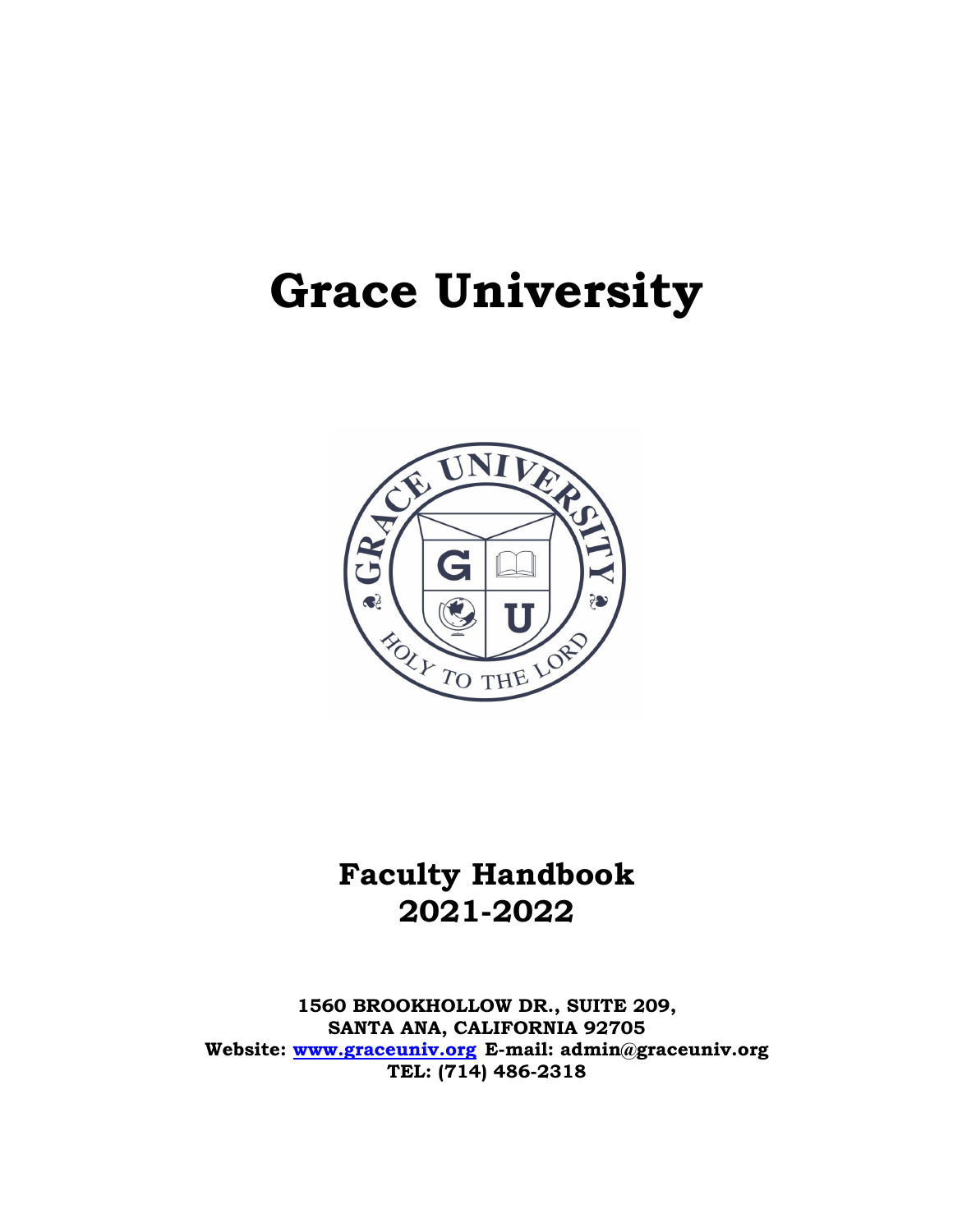

# **Table of Contents**

| <b>FACULTY RESPONSIBILITIES.</b> | 16 |
|----------------------------------|----|
|                                  |    |
|                                  |    |
|                                  |    |
|                                  |    |
|                                  |    |
|                                  |    |
|                                  |    |
|                                  |    |
|                                  |    |
|                                  |    |
|                                  |    |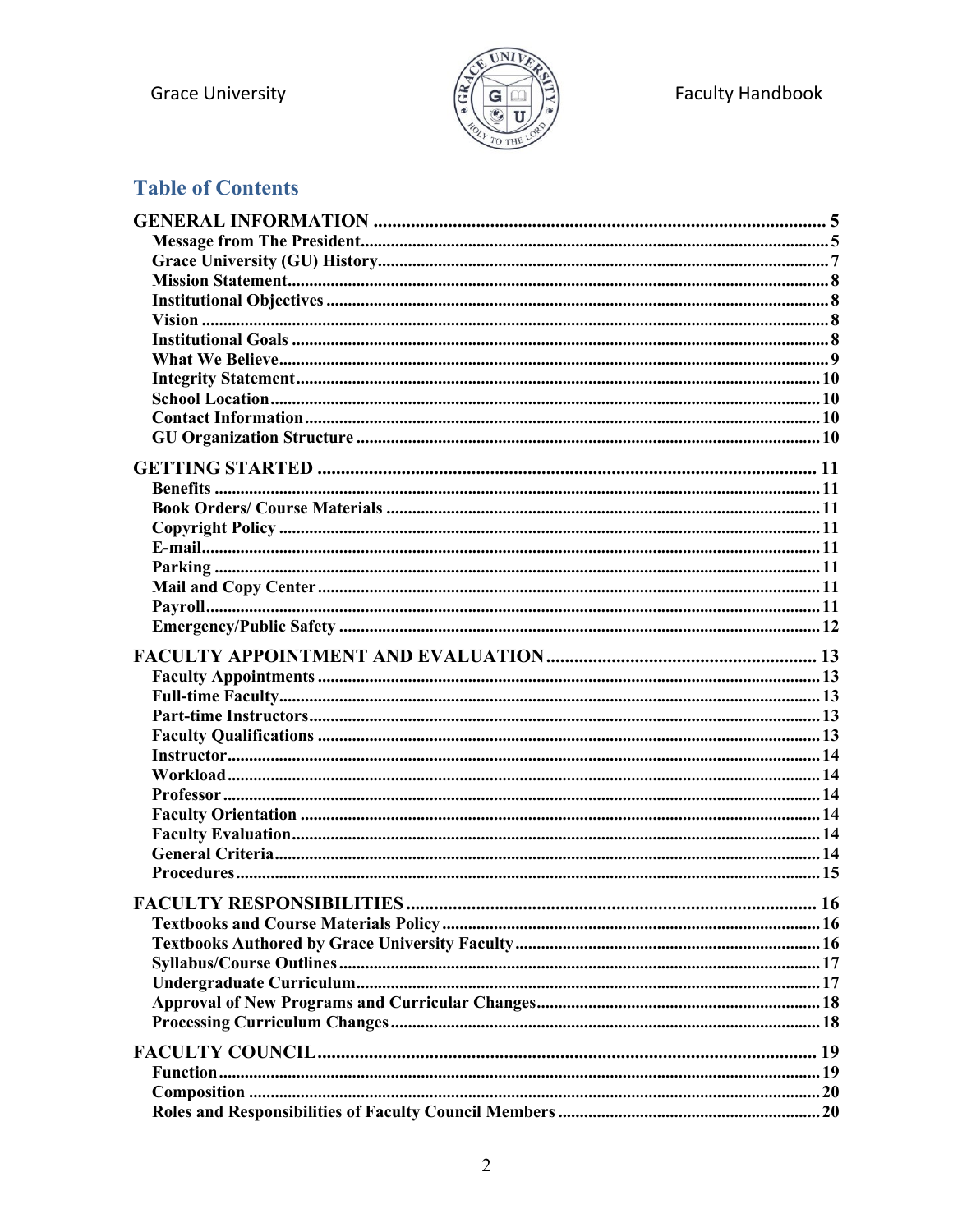**Grace University** 

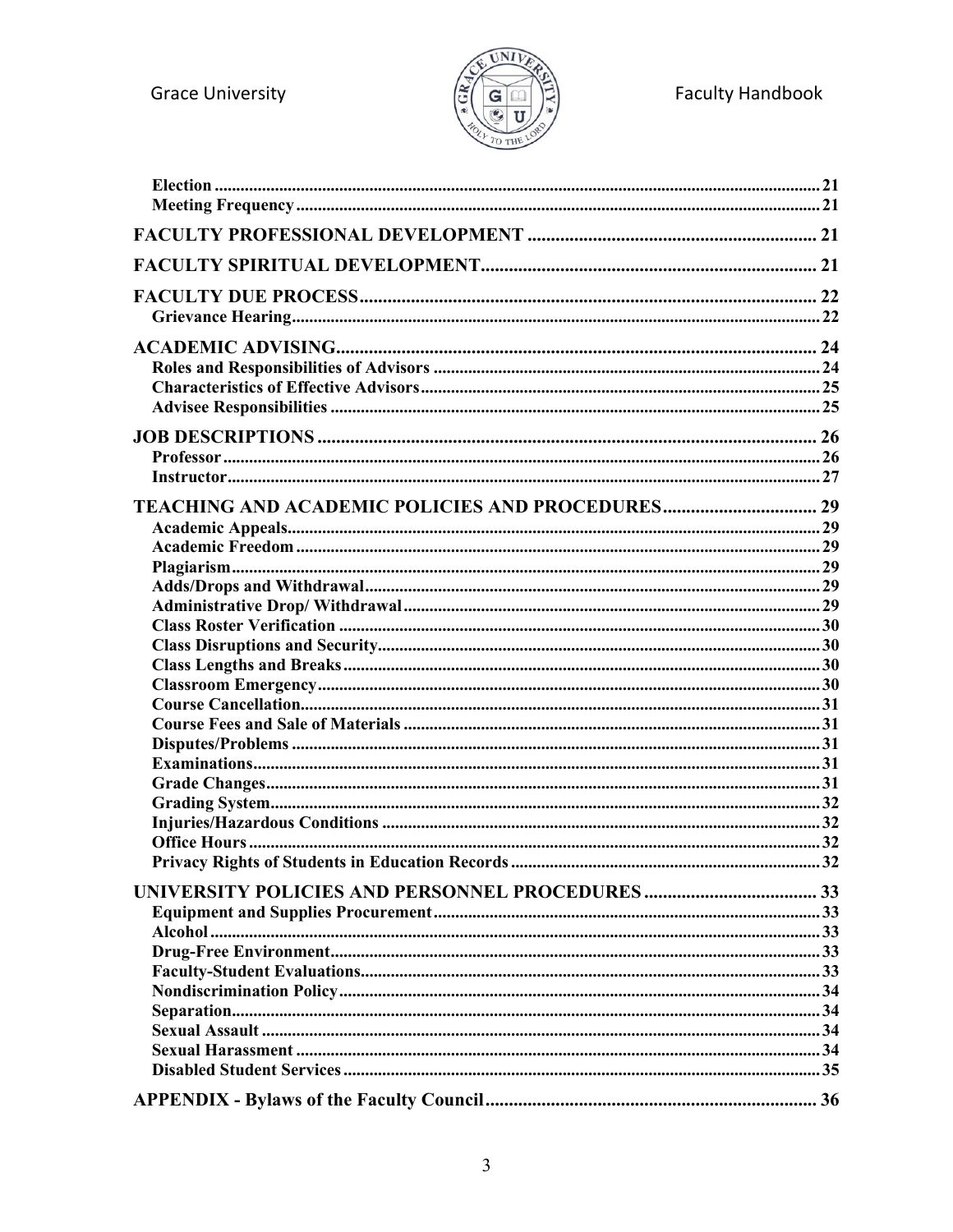

# **Faculty Handbook**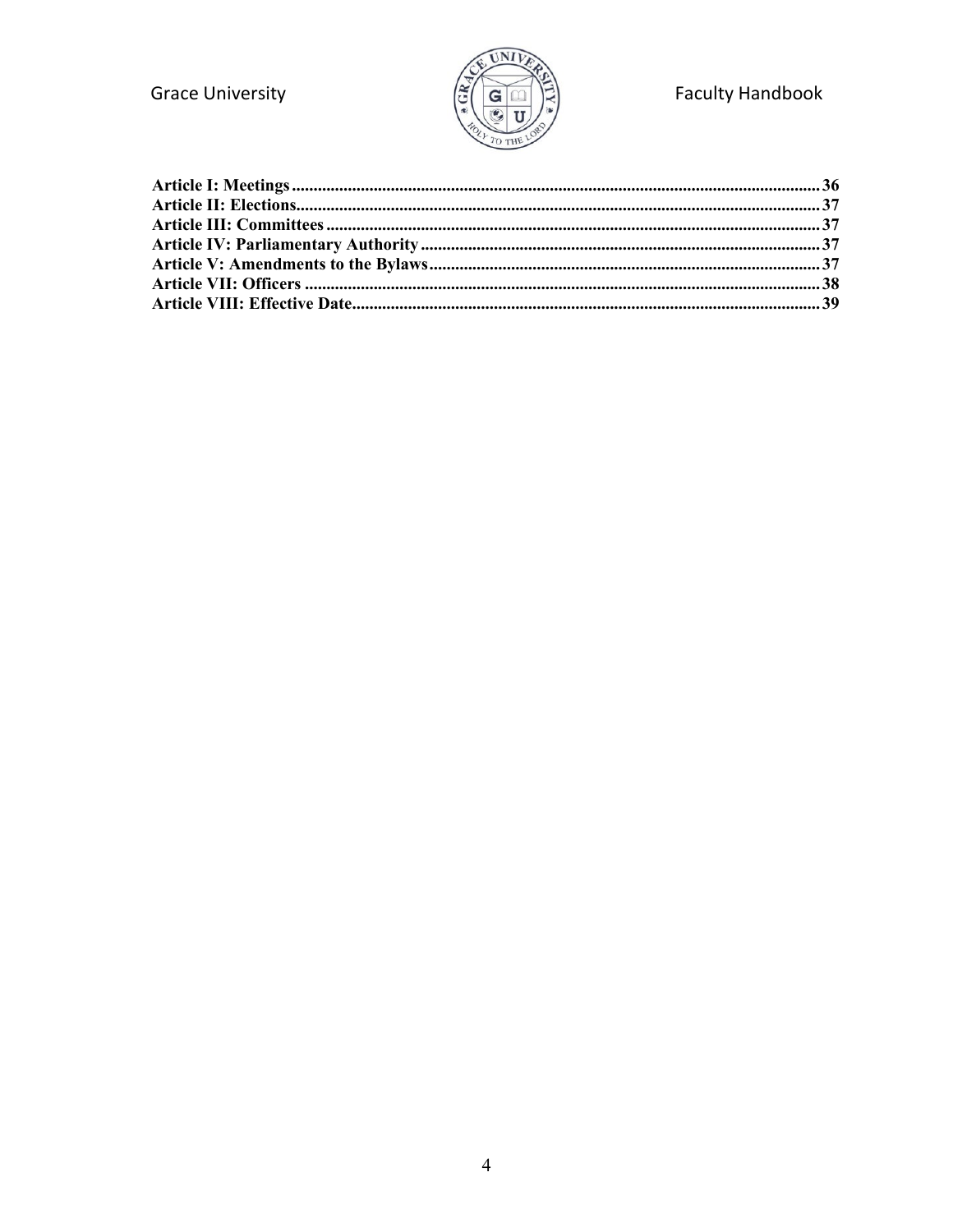

# <span id="page-4-0"></span>**GENERAL INFORMATION**

### <span id="page-4-1"></span>**Message from The President**

This is the most exciting time I have experienced in many years career as a teacher and administrator in higher education. The world is experiencing exponential growth in education and training in all forms and modalities.

Globalization and the increasing importance of technology in the work place have placed an increasing set of requirements on students and universities to renew knowledge not only in their functional specialties, but in the changing applications of these specialties. This has spurred the growth of programs that enable the working professional to return to the classroom.

This exponential growth is partly fueled by the return to traditional values and respect for education in most of the countries of the world. Is this "Old Wine in a New Bottle" or "New Wine in an Old Bottle"? As an educator, I care about the answer, because the approach taken in our educational programs will differ depending upon which of the above orientations is chosen.

I personally believe that this is "New Wine" and we must structure our courses and programs accordingly. I believe that business and government leaders are being tested on a daily basis with problems and issues unknown and unanticipated a mere five years ago. These leaders cannot know everything they need to know in order to respond to these challenges. Instead, they must utilize their ability to think creatively, make decisions, and communicate to solve problems. Education that enhances these abilities is required by present and future business and government leaders in order to succeed.

Grace University's BBA program is structured and designed to emphasize and enhance these abilities. Grace University has always provided multi-disciplinary, multi-dimensional education to multi-ethnic, multi-national, multi-cultural students, with the objective of making them multi-talented and valuable contributors to their organizations and society. The complete education of the international, adult, and managerial/executive learner is our focus.

Grace University offers education built upon the pursuit of excellence, integrity, and service. Grace University believes that all education must promote personal and collective responsibility, social justice, respect for all life, and the interdependency of all people.

Grace University is dedicated to the student's complete education. Our program emphasizes the dissemination of knowledge, the requirement of critical thinking, the necessity of ethical values, and the need for exercise of individual and collective responsibility.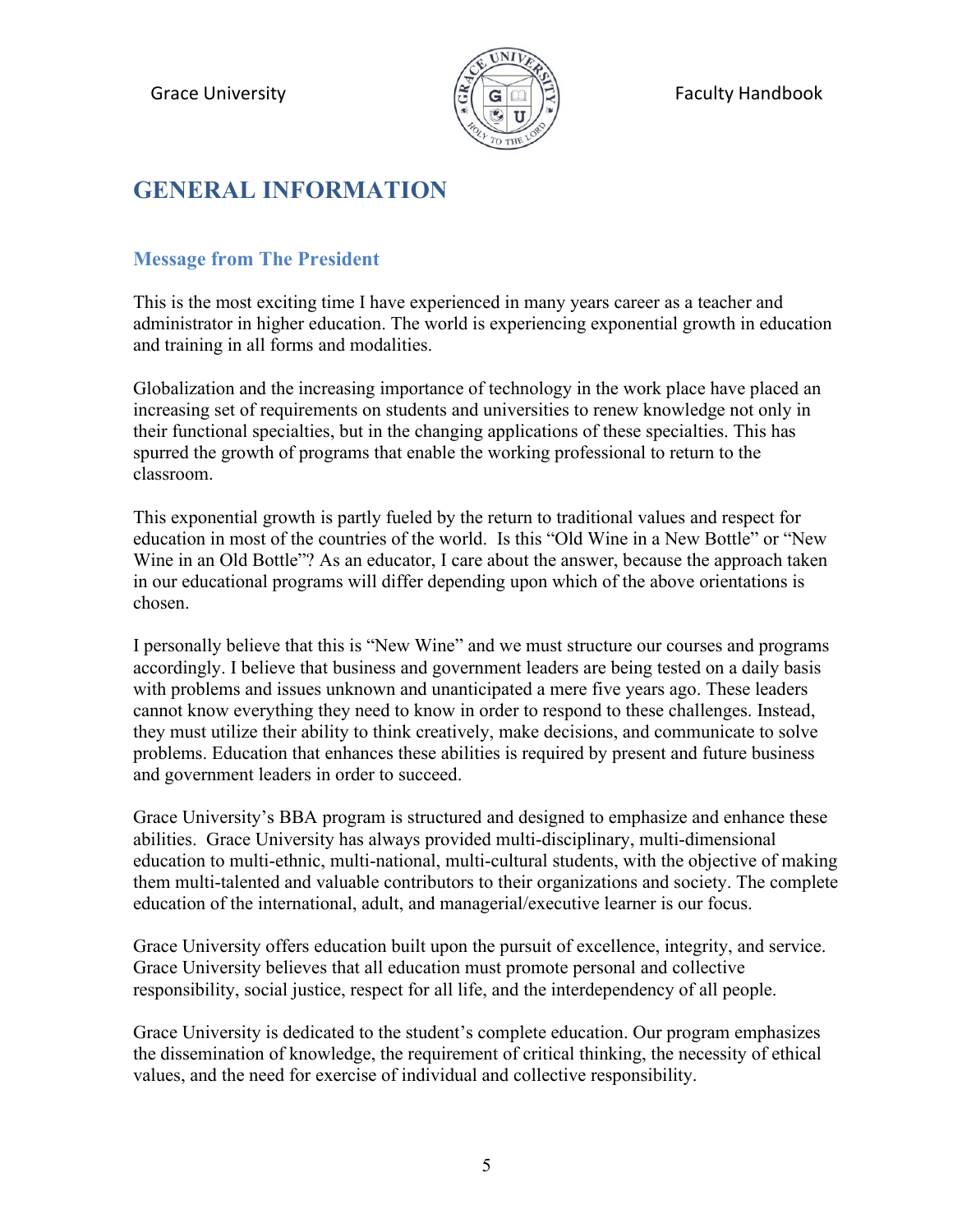

Grace University  $\left(\widetilde{\mathbb{G}}\left(\overline{\mathbf{G}}\right)\widetilde{\mathbb{F}}\right)$  Faculty Handbook

Grace University welcomes you on our mutual quest of personal, academic, and professional excellence.

John Charity President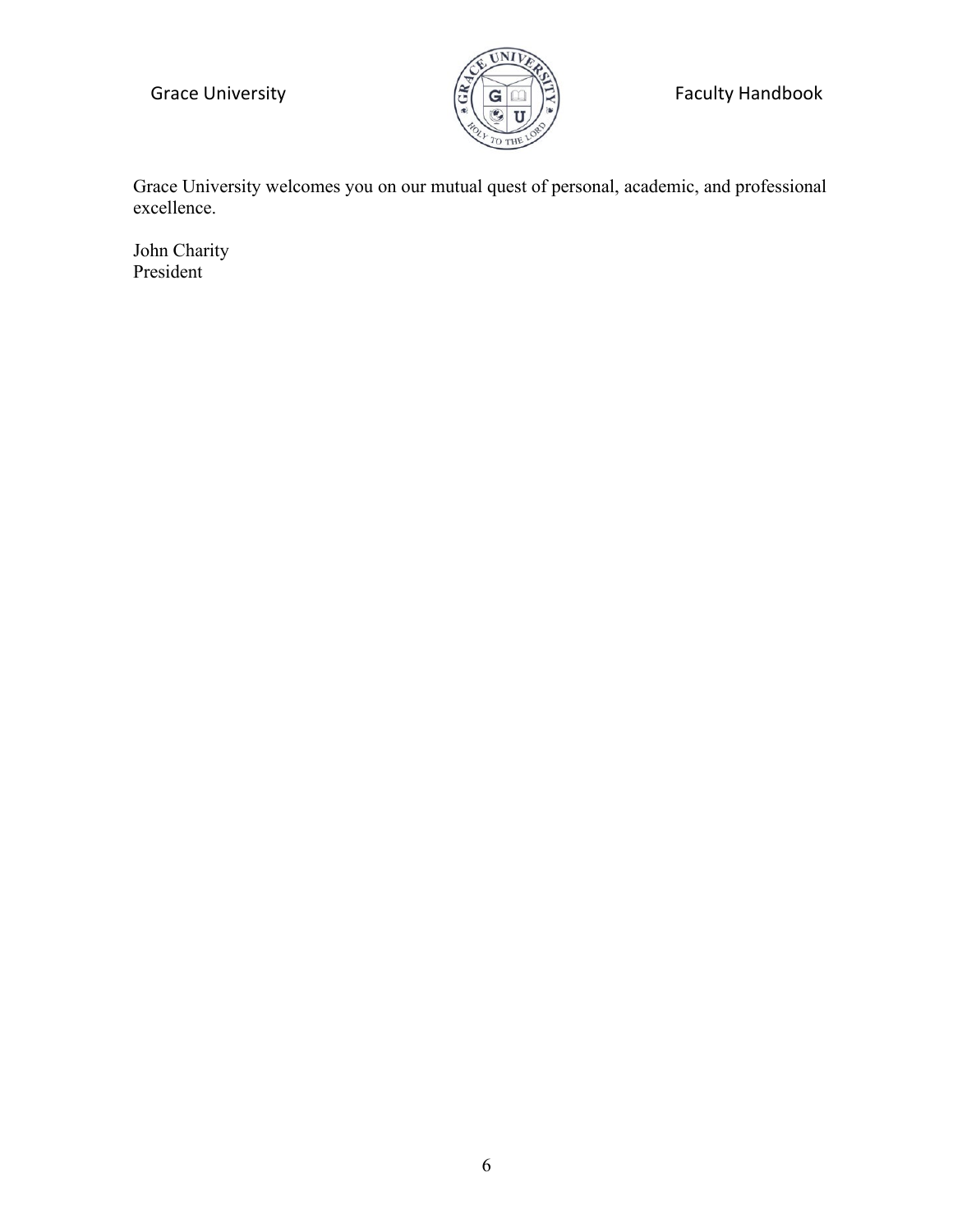

### <span id="page-6-0"></span>**Grace University (GU) History**

Grace University emerged from two conceptions; first, in 1994, as Ivy University, then in 2001 as California American University. Heeding a call to serve, and motivated by his passion and commitment to excellence in education, John Charity founded the institutions to prepare young leaders to address the needs of society, energized and empowered by the Word of God. Ivy University was located in Norwalk, California and offered degrees in Associate of Business Administration (ABA), Bachelor of Business Administration (BBA) and Master of Business Administration (MBA). During 1994-1997, Ivy University served 80 full time students in day classes.

In 1997, to accommodate growing student enrollment, Ivy University moved to a larger, beautiful campus in Alhambra California. In 2001, Ivy University became California American University (CAU). During the fall of 2001, 32% of students enrolled in the BBA and 68% in the MBA. Ethnic Chinese students comprised 67% of students taking courses and approximately 48% of those students were female. In 2017, to attract and recruit more students in Orange County, CAU moved to Irvine, a blue-ribbon city known for its high quality of life and top-ranked schools and colleges. During 2017-2018, the number of students increased from 34 to 45 in the BBA program and 42 to 55 in the MBA program. With each transition God guided, met our needs abundantly, and led us to the next phase.

Grace University was born out of the desire and calling to declare our mission to provide college education in a Christ-centered community, preparing students for the demands of a changing, challenging world. In 2018 Grace University added a community service component to its BBA program to help students explore their academic interests through a real-world lens. Students engage in their community and develop a richer perspective of the world they live in by volunteering in local organizations. The average age of a Grace University student is 23. The university has over 1,020 alumni. Today, Grace University is located in Santa Ana, a major city in the state of California and the financial and governmental center of Orange County. In 2019, Grace University was granted nonprofit status by the California Secretary of State.

In November 2019 the Board of Directors approved John Charity as President of the university. The same year, the Board voted to submit application for TRACS accreditation.

Expansion plans to add Certificate in Biblical Studies and Master's in Biblical Studies programs were underway when the COVID-19 pandemic hit. Government directives affected all business, including educational institutions. With borders closed and immigration processing tightened, returning and new Grace University students had no choice but to cancel their travel plans. Grace University's winter quarter enrollment dropped to 32. To ensure the institution's survival, the Board of Directors voted to suspend expansion plans, and to eliminate the MBA program, retaining the BBA program only.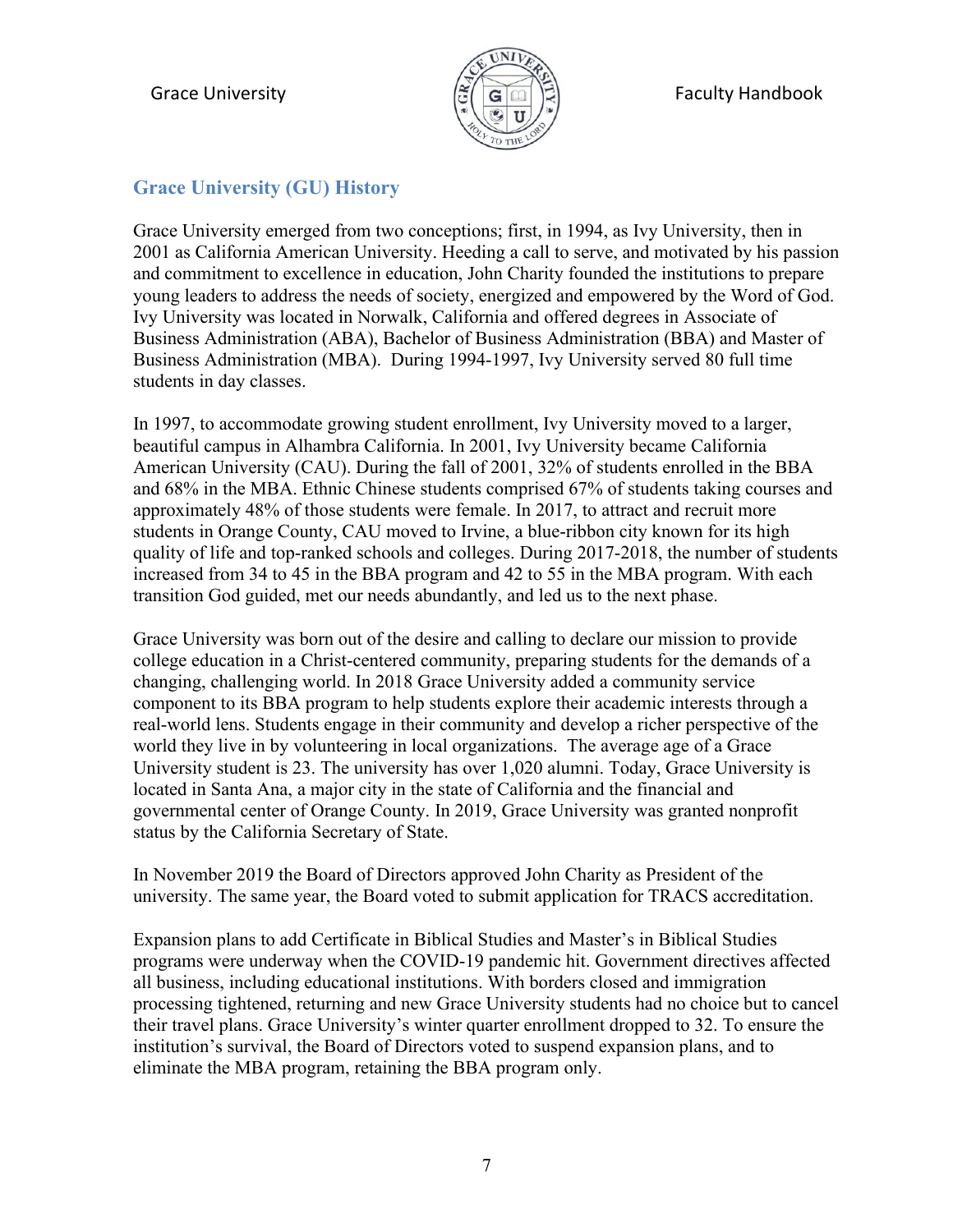

### Grace University  $\left|\frac{\sigma}{\sigma}\right| \left|\frac{\sigma}{\sigma}\right| \left|\frac{\sigma}{\sigma}\right|$  Faculty Handbook

Downsizing our program offerings allows us to preserve our financial resources and direct our energies into strengthening the BBA program.

### <span id="page-7-0"></span>**Mission Statement**

Grace University exists to integrate Christian values in all academic experiences thereby creating an educational community where its students learn to think and act as ethical leaders and responsible world citizens.

### <span id="page-7-1"></span>**Institutional Objectives**

- 1. Grace University students will understand the principles of business and how to apply them in real world situations.
- 2. Grace University will provide the whole student's academic, spiritual, emotional and social needs in a multicultural learning environment.
- 3. Grace University will enhance students' Christian ethics, business skills and management knowledge for future career endeavors.

### <span id="page-7-2"></span>**Vision**

Grace University supports environmental awareness and preservation, social justice, respect for diversity, personal and corporate integrity, and the recognition of the interdependency of all peoples. GU advocates intellectual honesty, open communication and the free interchange of ideas.

### <span id="page-7-3"></span>**Institutional Goals**

The goals of Grace University, based on our Mission and Statements, are to:

- 1. Help students integrate biblical principles into the personal, social and professional areas of their lives.
- 2. Train students to communicate effectively to impact their world with their Christian values.
- 3. Equip students for successful employment while maintaining their values.
- 4. Identify fundamental concepts of business and to understand the ethical and behavioral concerns.
- 5. Demonstrate the skills needed to utilize and leverage technology relevant to the community they live and work in.
- 6. Stimulate within students a spirit of inquiry, investigation, and critical thinking to promote lifelong learners.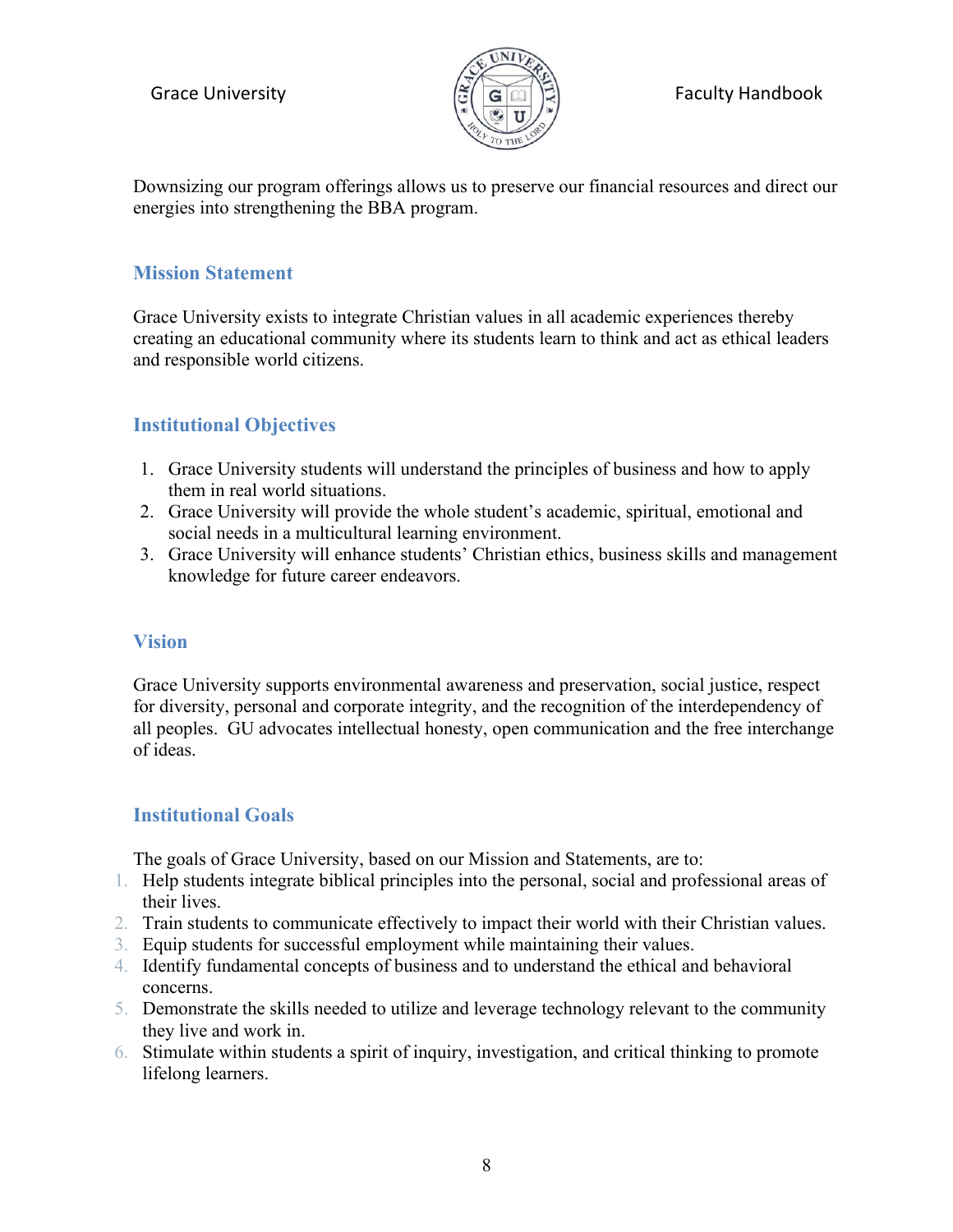

### <span id="page-8-0"></span>**What We Believe**

Grace University is a non-denominational Christian Institute that holds a charismaticevangelical theology. Our beliefs are firmly rooted in the theology of the Reformation, while fully embracing contemporary ministry of the Holy Spirit and all His gifts.

1, The Bible: We believe that the Bible is the Word of God, divinely inspired; that it contains no errors in the original manuscripts and was preserved by God for us.

2, The Trinity: We believe that God exists eternally in three persons: Father, Son and Holy Spirit. These three are one God.

3, God: We believe God created the universe by His Power and Word. We believe that God is all-knowing, all-powerful and ever present.

4, Jesus Christ: We believe Jesus Christ was sent by God the Father into the world to save sinners.

5, The Holy Spirit: We believe the Holy Spirit is a person, is God, and has all the divine characteristics.

6, Creation: We believe in the Biblical six literal day account of the creation of the physical universe and man. This account is a literal, historical account of the direct, immediate creative acts of God without any evolutionary process.

7, Human Beings: We believe human was originally created by a direct work of God and not from previously existing forms of life. Man was created perfect and made in the spiritual image of God, to be like Him in character.

8, Redemption: We believe that the saved have been redeemed, in that the price that our sin demanded has been paid. It means that not only did Christ pay the price for our sin but also removed us from the marketplace of sin.

9, Salvation: Salvation is God's free gift to all. We receive this gift through repentance and faith in Jesus Christ alone.

10, Eternal Life: We believe in the resurrection of both the saved and the lost: they that are saved unto the resurrection of eternal life and they that are lost unto the resurrection of eternal damnation.

11, Historicity: We believe in the full historicity of the Scriptural record of primeval history. We believe the Bible is the Word of God because of its scientific accuracy.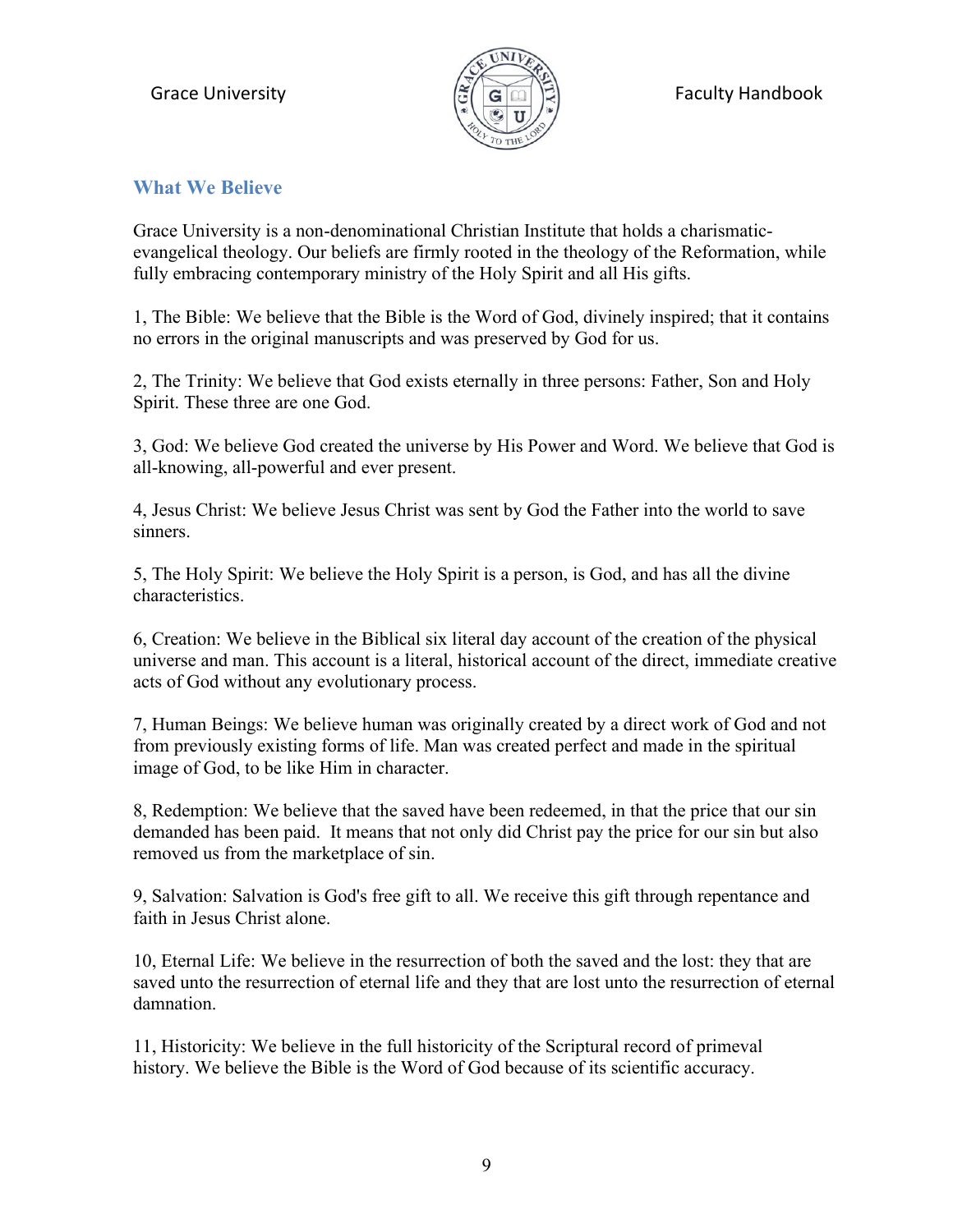

12, Satan: We believe that Satan is a fallen angel, the author of sin, and cause of the fall; that he is the open and declared enemy of God and man; and that he shall be eternally punished in the Lake of Fire.

### <span id="page-9-0"></span>**Integrity Statement**

Grace University seeks to fill a niche in Christian education. Christ is the center of every action and decision in all areas of our operations. We treat all individuals with dignity. We act honestly and maintain the highest standards of moral and ethical values in our services and programs, and in our dealings with individuals, public and private organizations, businesses, and government agencies.

<span id="page-9-1"></span>**School Location**  1560 Brookhollow Drive. Suite 209, Santa Ana, CA 92705

<span id="page-9-2"></span>**Contact Information Tel:** 714-486-2318 **Website:** [www.graceuniv.org](http://www.graceuniv.org/)  **School Email:** [admin@graceuniv.org](mailto:admin@graceuniv.org)  President's Email: [president@graceuniv.org](mailto:president@graceuniv.org) **Chief Academic Officer's Email:** [cao@graceuniv.org](mailto:cao@graceuniv.org)

### <span id="page-9-3"></span>**GU Organization Structure**

Grace University is governed by its President, John Charity. The Chief Academic Officer (CAO), Dr. George Conley Jr., is responsible for Academic Programs and for all university operations in the absence of the President. The university is organized into one college --- Business Administration. The faculty works in conjunction with university administrators in governing the university, and in formulating and enacting academic programs and policies.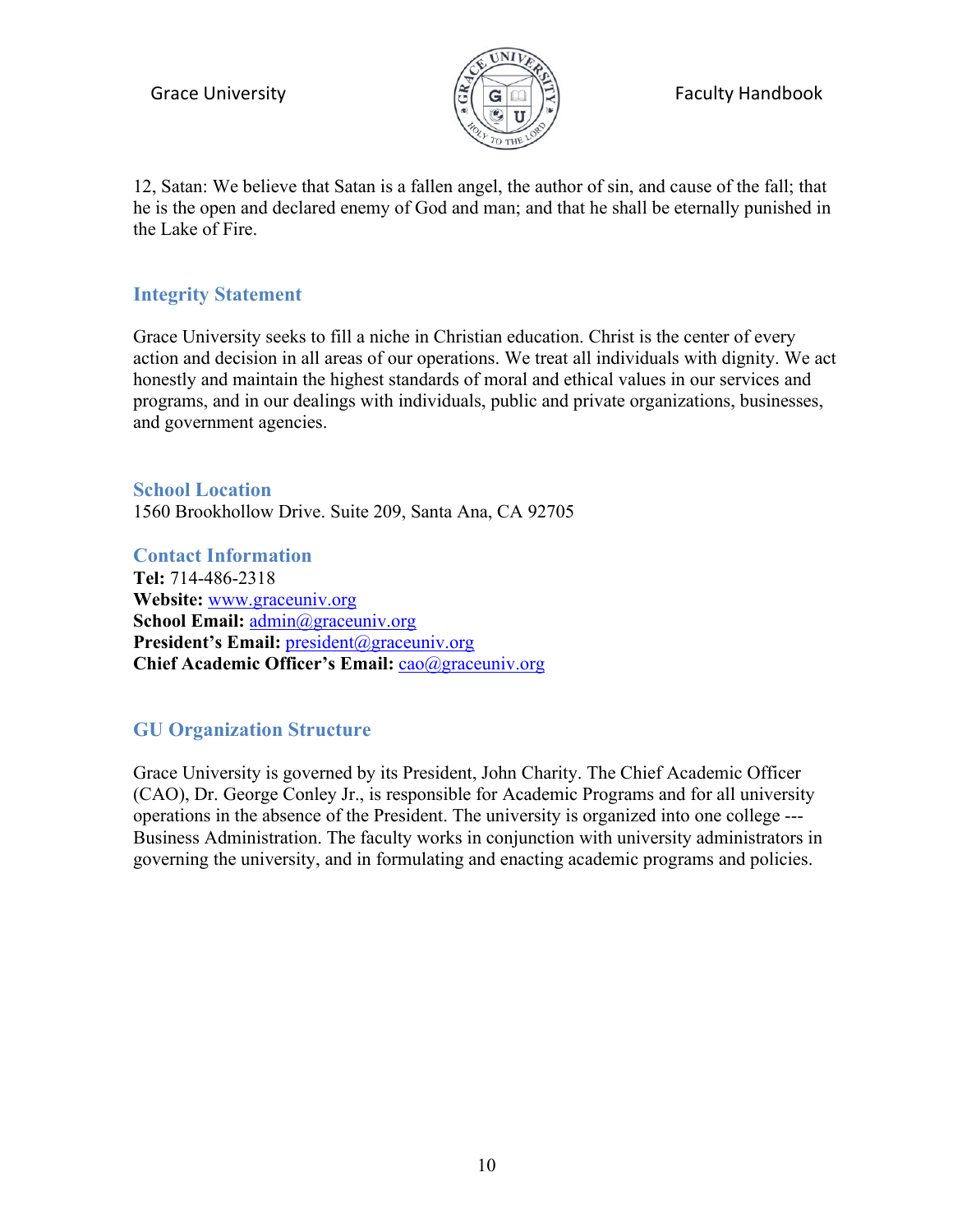

# <span id="page-10-0"></span>**GETTING STARTED**

### <span id="page-10-1"></span>**Benefits**

GU provides the California State mandated benefits. Eligibility for benefits depends upon the type, length, and time base of your appointment.

### <span id="page-10-2"></span>**Book Orders/ Course Materials**

Contact the Admissions Office for the requisition forms. The office staff will assist you if you have questions.

### <span id="page-10-3"></span>**Copyright Policy**

In the use of materials for classroom, study or research, faculty must comply with federal copyright laws. Contact the Chief Academic Officer for information about how to gain copyright approval.

### <span id="page-10-4"></span>**E-mail**

Free E-mail accounts are available to all faculty and staff.

### <span id="page-10-5"></span>**Parking**

Faculty parking is free on campus.

### <span id="page-10-6"></span>**Mail and Copy Center**

Mail Services is dedicated to supporting all university-related business postal need. Mail Services provides information and preparation assistance for bulk mail, special permit mail, overnight mail, postal forms, and information on USPS Postal regulations.

### <span id="page-10-7"></span>**Payroll**

New faculty must first visit the office to complete the requisite paperwork and sign-in process before beginning to teach courses. Faculty members are paid normally at the end of their agreement. It is important that faculty complete and submit the required paperwork promptly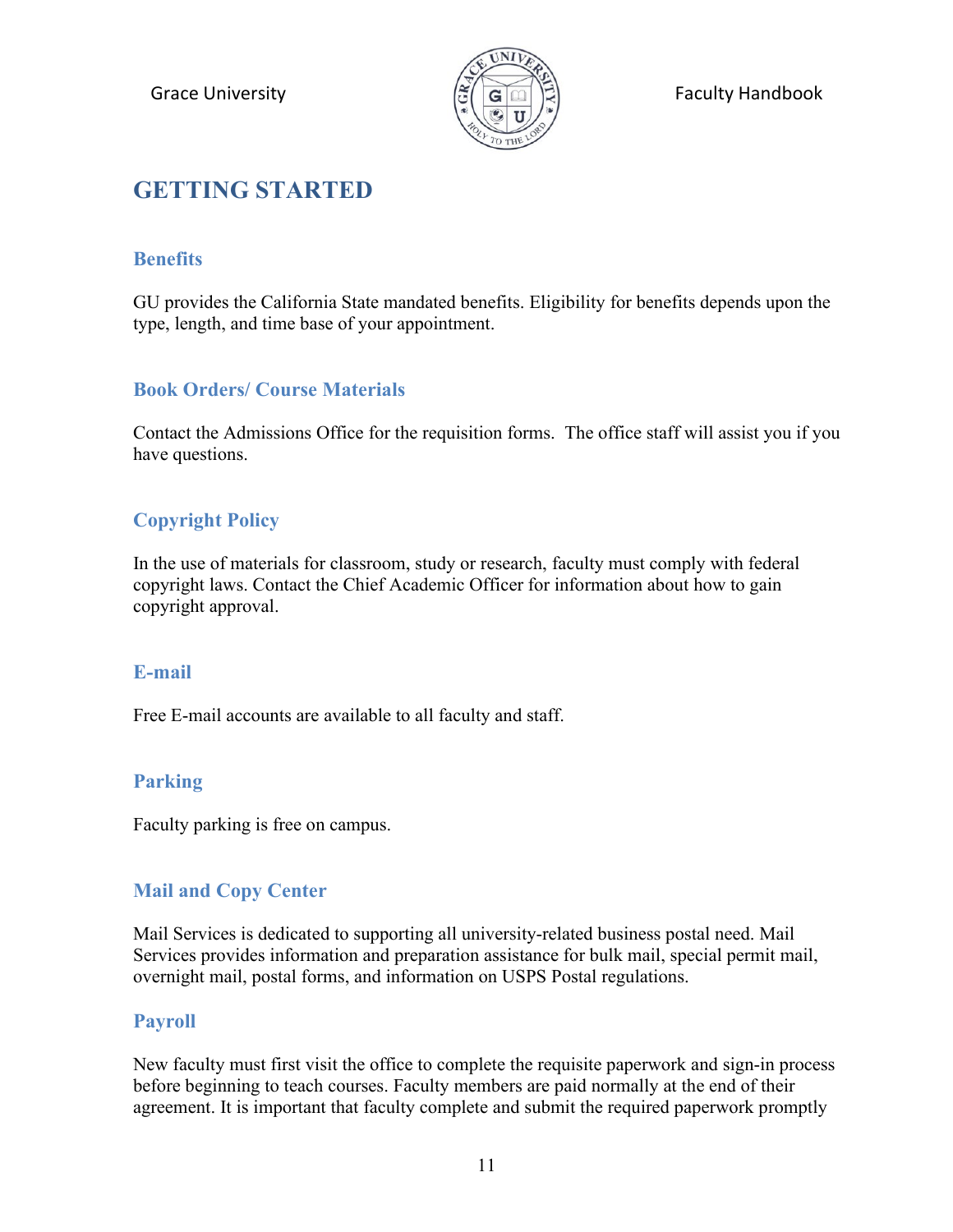

Grace University  $\left(\frac{\sigma}{\sigma}\right)$   $\left(\frac{\sigma}{\sigma}\right)$   $\left(\frac{\sigma}{\sigma}\right)$  Faculty Handbook

in order to receive their pay. Compensation is determined by current academic rank and placement on the GU Salary schedule.

### <span id="page-11-0"></span>**Emergency/Public Safety**

The campus building management office is located on the first floor of Building A10. The building management phone number is 714-662-2799. In case of emergency, call 911 immediately.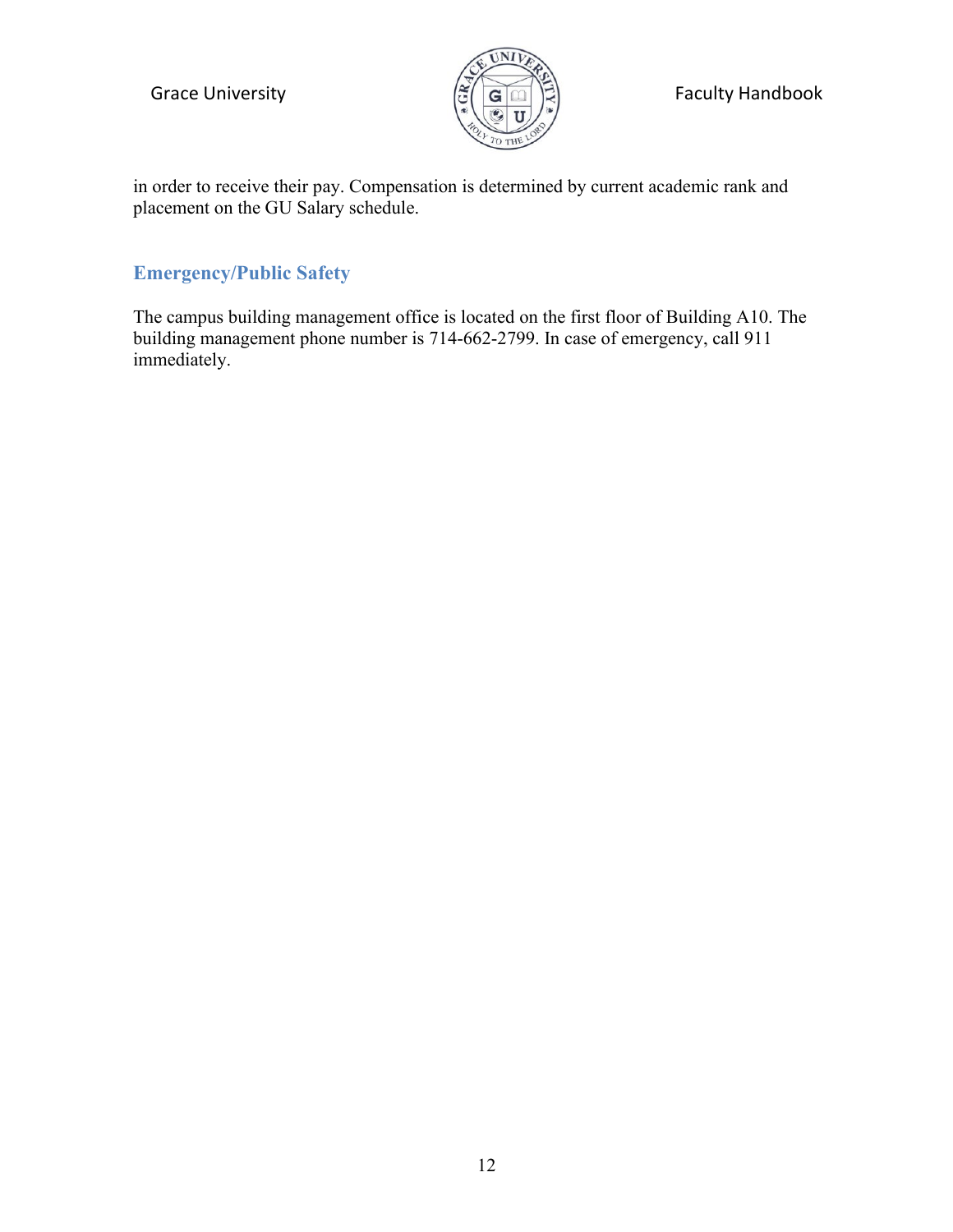

Grace University  $\mathbb{E}[\mathbf{G}|\mathbf{G}|\mathbf{H}]\mathbf{H}$  Faculty Handbook

# <span id="page-12-0"></span>**FACULTY APPOINTMENT AND EVALUATION**

### <span id="page-12-1"></span>**Faculty Appointments**

All course instructors are required to undergo credential review by the CAO for the courses they teach. The course an instructor is qualified to teach is based on his/her academic credentials.

### <span id="page-12-2"></span>**Full-time Faculty**

A full time faculty member's employment at Grace University generally follows the schedule of quarter appointments. The university reserves the right to change this general schedule, as necessary.

There is currently no tenure at the university. However, continued employment at the university is possible, provided acceptable performance based primarily on the result of annual evaluations and any improvement plans are achieved.

The President makes all final decisions regarding renewal or non-renewal of faculty member appointments. The President's decision is based on recommendations from the CAO. At the beginning of each appointment period, the faculty member will receive a contract letter. The contract letter describes the terms and conditions of the faculty member's appointment, including duration of appointment, position, and salary.

### <span id="page-12-3"></span>**Part-time Instructors**

Part time instructors are given university contracts on an as-needed basis to teach specific courses. Part time faculty members may join the Faculty Council and vote in Faculty meetings or may be appointed to ad hoc committees.

### <span id="page-12-4"></span>**Faculty Qualifications**

Instructors, regardless of appointment or contract, are required, at a minimum, to have an earned master's degree from an accredited institution of higher education in the discipline of instruction or in a field closely related to the field of instruction, or to have such exceptional non-credential qualifications that the institution can clearly document the instructor's competence.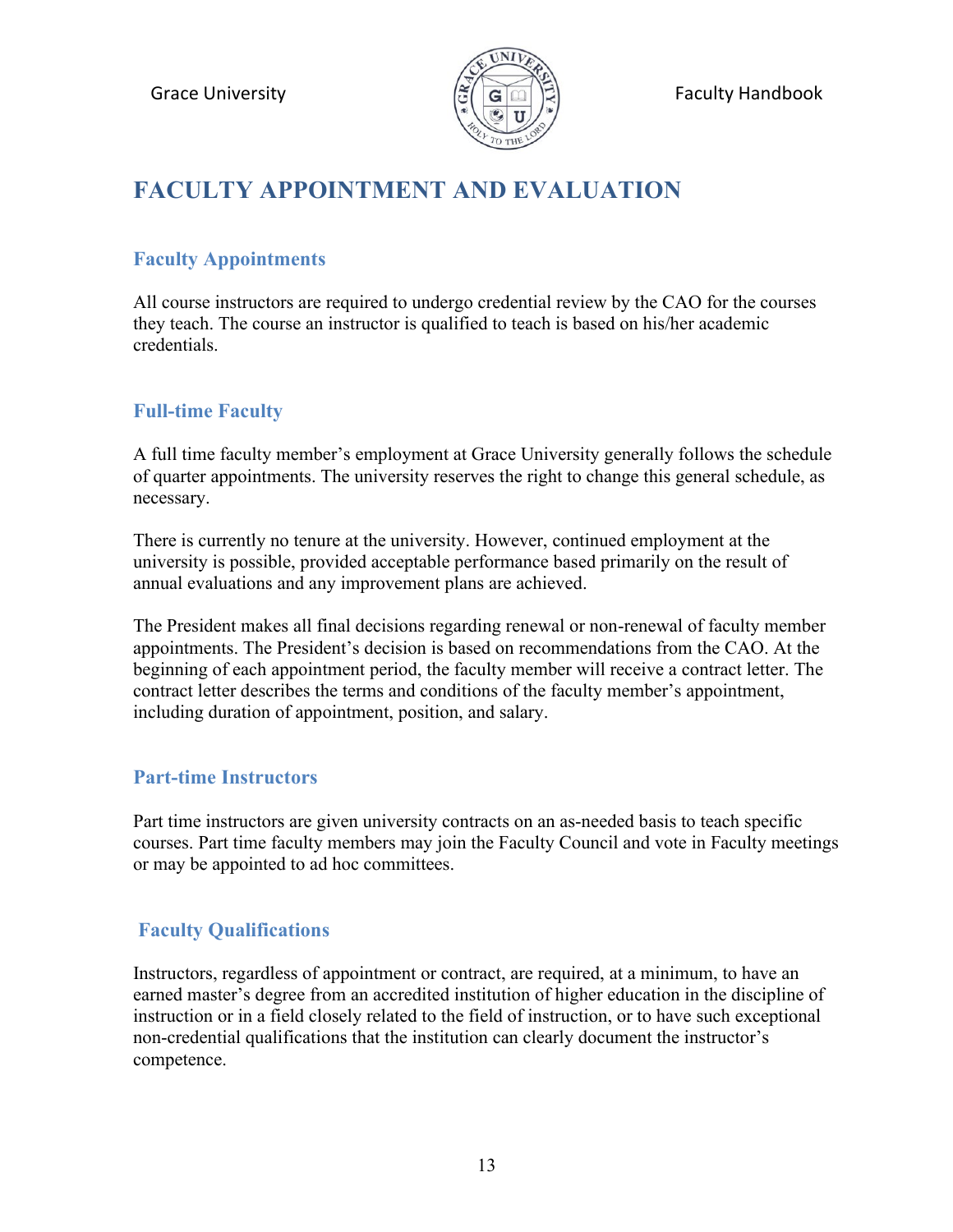

### <span id="page-13-0"></span>**Instructor**

The minimum credentials needed for appointment as Instructor are the following:

A master's degree from an accredited institution in the discipline of instruction. OR

An earned master's degree from an accredited institution in a discipline closely related to the discipline of instruction plus 16 graduate quarter hours in the discipline of instruction.

### <span id="page-13-1"></span>**Workload**

An Instructor's workload is 32 instructional credits per year or 8 instructional credits per quarter, unless otherwise indicated in the contract letter. Full time faculty members may be offered appointments to exempt them from some of their instructional workload.

### <span id="page-13-2"></span>**Professor**

The minimum credentials and years of experience needed for Professor are a terminal degree from an accredited institution in the discipline of instruction and at least five years of service as Associate Professor or higher.

### <span id="page-13-3"></span>**Faculty Orientation**

The CAO, assisted by the university Administration Office, is responsible for orienting new faculty members to the university. Orientation includes an introduction to the university's history, mission; faculty rights, responsibilities, and benefits; academic programs; as well as institutional policies and procedures.

### <span id="page-13-4"></span>**Faculty Evaluation**

Full-time faculty members are evaluated based upon multiple criteria (see below), while parttime and visiting faculty members are evaluated primarily on their performance as course instructors.

### <span id="page-13-5"></span>**General Criteria**

• Evidence of active support of the mission of Grace University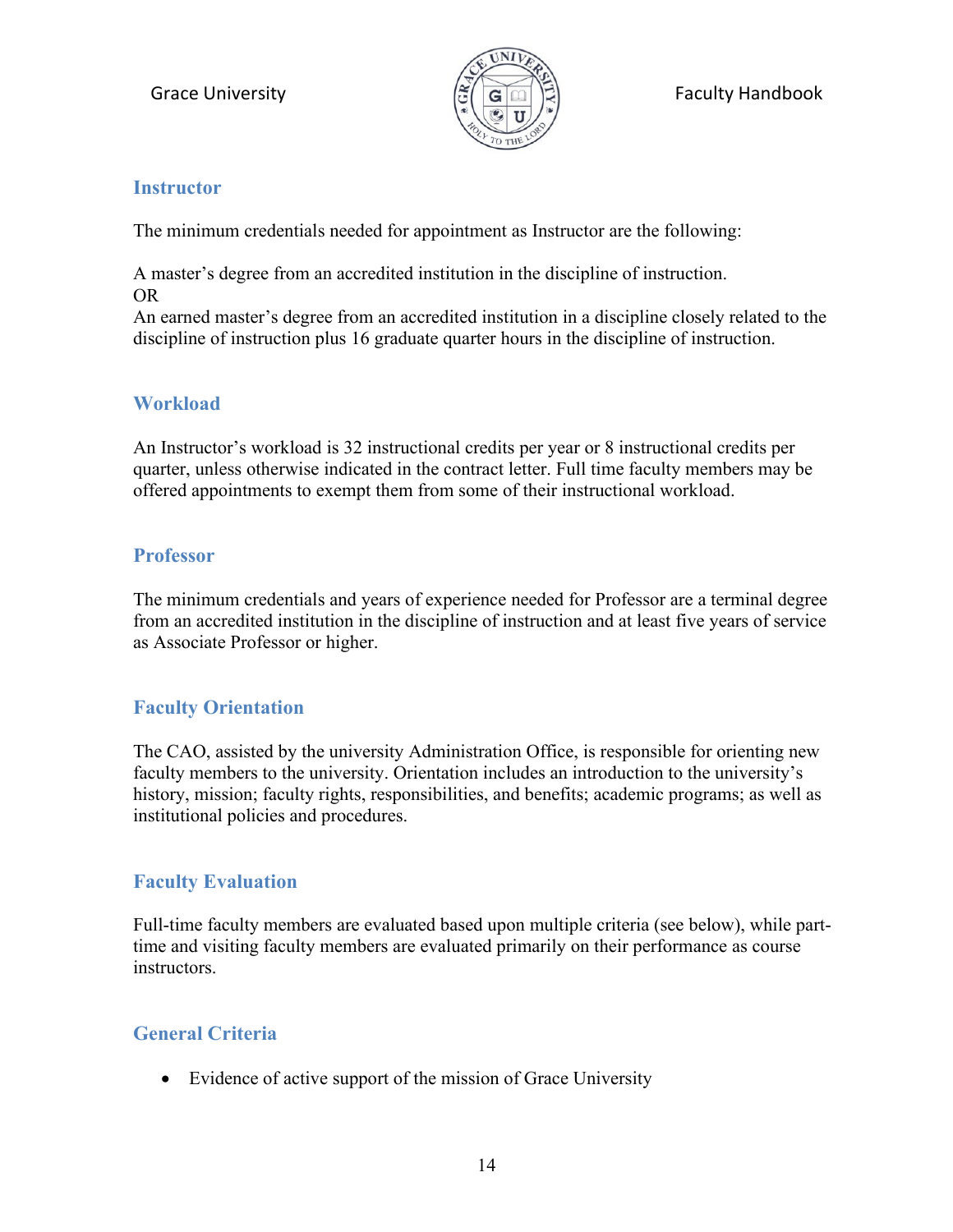

- Adherence to the responsibilities, policies, rules and regulations set forth in the employee and faculty handbook
- Evidence of effective teaching demonstrated by the establishment of assignments and their evaluation
- Evidence of effective teaching demonstrated by levels of student achievement of the stated objectives of those courses
- Evidence of participation in professional development, or ongoing scholarship as an academic professional

### <span id="page-14-0"></span>**Procedures**

For each annual evaluation, faculty will establish goals for Teaching, Service, and Scholarship/Professional Development. The CAO will affirm as part of the annual evaluation process that the goals and measures established meet the requirements for successful completion or job responsibilities.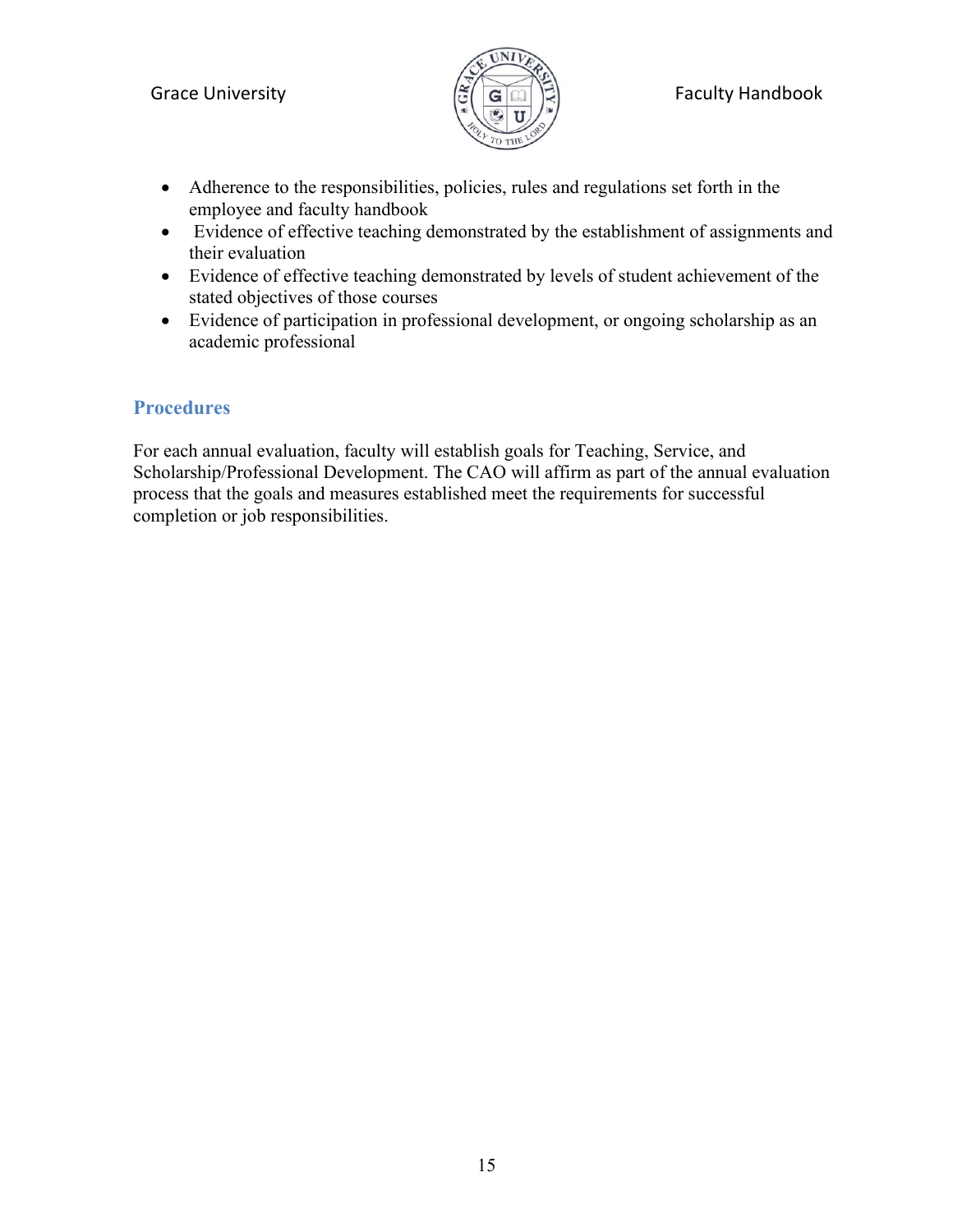

# <span id="page-15-0"></span>**FACULTY RESPONSIBILITIES**

### <span id="page-15-1"></span>**Textbooks and Course Materials Policy**

Grace University faculty members are responsible for selecting textbooks and or/course materials for the course (s) they are teaching. Faculty members are encouraged to adopt the most appropriate textbook for presenting course content and accomplishing course objectives. The cost and expense of the textbook and other materials also should be considered in the decision process. Faculty may not collect fees from students and/or may not sell any books, or supplies, etc. directly to students.

General guidelines for textbook and course materials adoption are as follows:

1. Textbook and course materials selected for a course must be selected by faculty and approved by the CAO. Other faculty members teaching or familiar with the course may provide input.

2. Textbooks or course materials that are designed for one-time use, such as books with tear out worksheets, access codes, and software, may not be adopted unless the textbooks or textbook packages are considered the "most economical" and the "best buy" for the student. A written justification and explanation from the Instructor, and approved by the CAO, MUST accompany the textbook selection request for any exception to the one-time use books. However, one-time use workbooks that supplement a textbook may be adopted.

### <span id="page-15-2"></span>**Textbooks Authored by Grace University Faculty**

A Grace University faculty member may select a faculty-authored textbook for use in classes even if the instructor of the class is one of the authors. The request must follow the procedure for textbook and materials selection. Before requiring students to purchase a textbook or intellectual property for a course that the faculty member authored or developed, the faculty member must obtain prior approval for such use. The prior approval process is not necessary if the faculty member directs any financial gain to a Grace University restricted fund/account or to a recognized  $501(c)(3)$  entity from which that faculty member derives no personal financial benefit.

The royalty funds must be deposited directly to a restricted GU account, and not to any individual faculty member's account. Approval for expenditures from this restricted account must be obtained from the President and GU Board of Directors. Funds may be used for faculty, staff, or student development, or for travel, supplies, or equipment.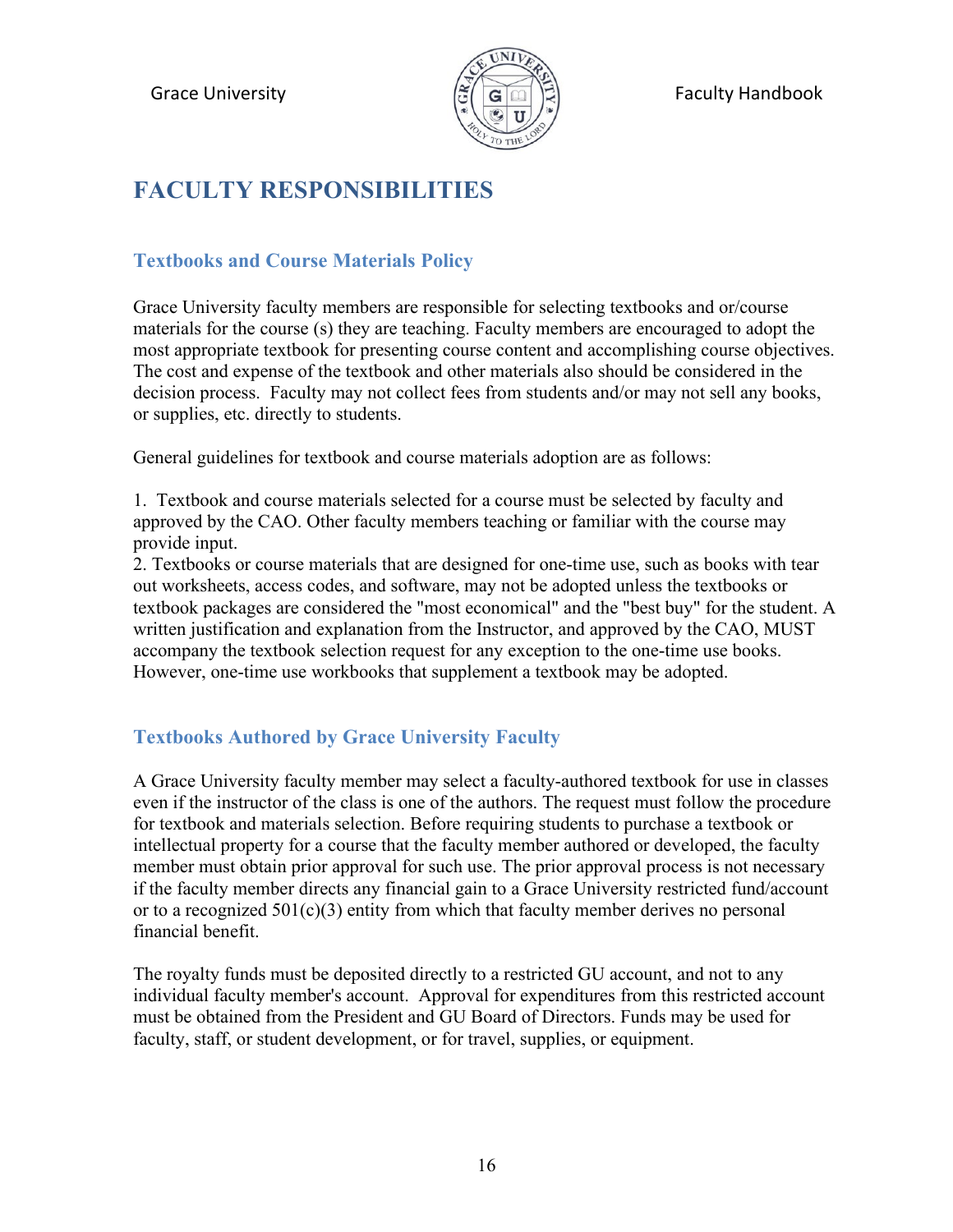

### <span id="page-16-0"></span>**Syllabus/Course Outlines**

A syllabus is required for every course section, regardless of term, mode of delivery, or regularity of offering.

Syllabi or course outlines must be consistent with approved course proposals and objectives on file in the Administrative Office and with course descriptions in the university Catalog. Syllabi/Course outlines should provide information on material to be covered; grading policy; class assignments; exam dates and make-up policy; required or permissible materials or equipment which may be used in testing situations; and required or permissible materials and/or equipment for the course. Syllabi should be made available to students prior to the first day of the quarter.

Each syllabus must, at a minimum, include the following:

- 1. Instructor's name and contact information, office hours, telephone number(s), and email address
- 2. Course number and title
- 3. Quarter of delivery (winter, spring, summer, fall) and meeting schedule
- 4. Student learning outcomes (course goals, institutional and program objectives)
- 5. Required materials, including textbooks
- 6. Schedule of assignments and activities
- 7. Grading criteria and grading scale sufficiently explicit to allow students or others to reconstruct how course grades were determined
- 8. Expectations regarding student participation (attendance, participation in course activities, including in-class activities)
- 9. Plagiarism policy
- 10. Information about academic accommodations for students with disabilities

### <span id="page-16-1"></span>**Undergraduate Curriculum**

The Faculty Council, along with Professors and Instructors, in consultation with the CAO, coordinates and develops policies of the undergraduate curriculum of the university. The Council and the designees will:

- 1. Approve additions, deletions, and changes to existing undergraduate program curricula and course listings, based on the recommendation of the CAO. All such additions, deletions, and changes will be reported to the faculty for approval at the next general Faculty meeting for recommendation to the university President.
- 2. Recommend new undergraduate curricular programs, consistent with the university's mission and strategic plan, to the full faculty for approval for recommendation to the university President.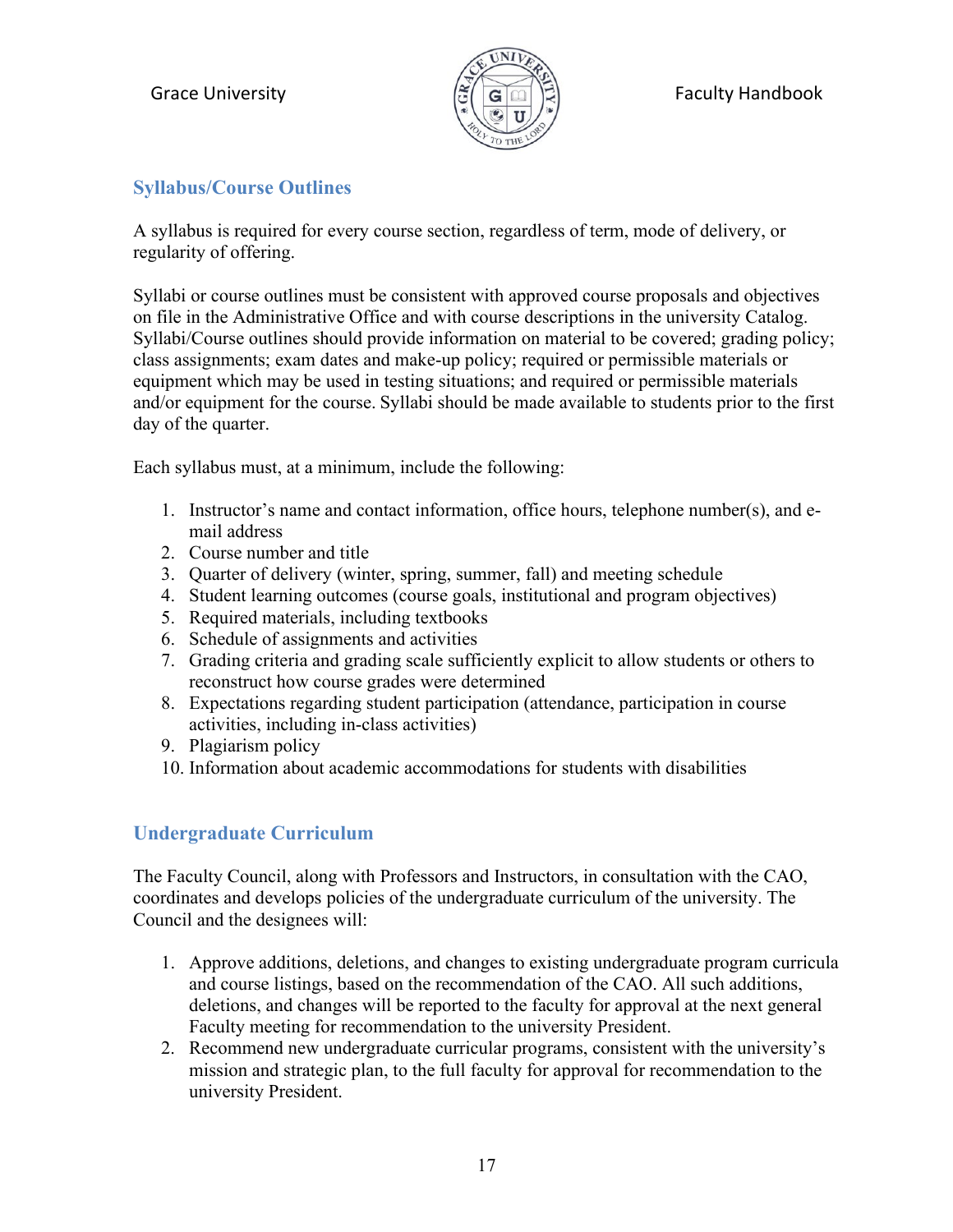

3. Review and recommend policies that affect the undergraduate curricula of the university.

### <span id="page-17-0"></span>**Approval of New Programs and Curricular Changes**

To assure the highest quality and consistency in new program development, proposal of new programs and curricular changes must adhere to the following:

- 1. The process for all additions or changes to programs, policies, or curriculum revisions, begins with a formal proposal. Depending on the extent of changes or additions, communication with student and faculty members should be included and sufficient meetings should be conducted to ensure broad input for a proposal.
- 2. Changes to existing curriculum should be based on student assessment and input.
- 3. New programs should be initiated based on community needs, opportunities, and other academic considerations. Changes that will have significant budgetary consequences should be discussed with the CFO prior to development and presentation.

### <span id="page-17-1"></span>**Processing Curriculum Changes**

- 1. A proposed curriculum change may originate at any level within the university. All proposals shall be presented in writing to the appropriate university authority, or faculty council.
- 2. Written proposals shall be sent to the CAO for initial review and discussion. The Faculty Council makes a recommendation for approval. The recommendation is forwarded to the university President with explanation.
- 3. The President presents the proposal to the GU Board of Directors for final review and approval.

All approved new programs and curricular changes will become a part of the university Catalog and Student Handbook.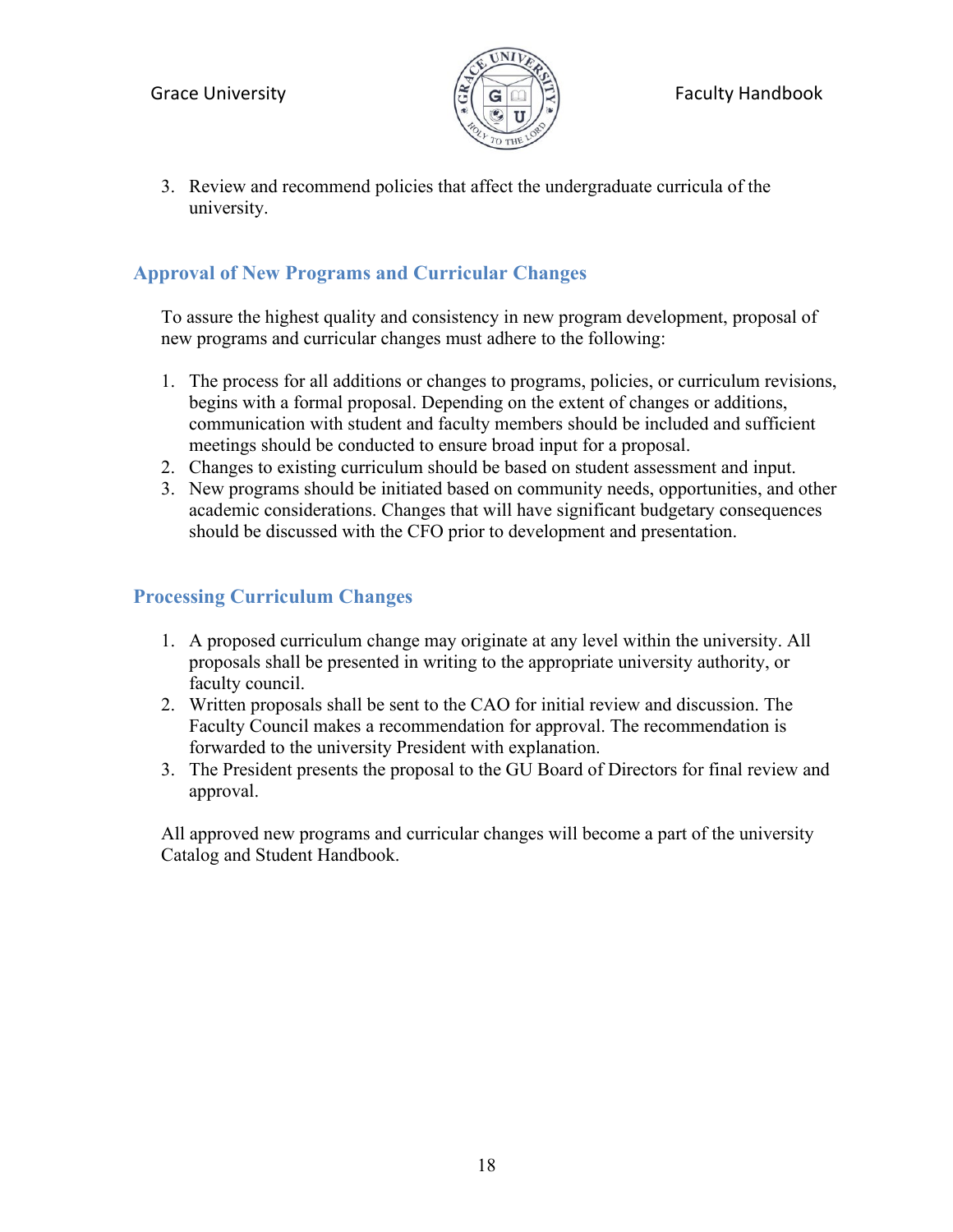

# <span id="page-18-0"></span>**FACULTY COUNCIL**

### <span id="page-18-1"></span>**Function**

The Faculty Council is the executive committee of the faculty. The Council (1) coordinates faculty business; (2) represents the university faculty when working with the administration and/or Board of Directors on faculty-related matters; and (3) works with the administration and/or Board of Directors on common interests related to the university.

To fulfill this role Faculty Council will:

- i. Set the agenda for faculty meetings in consultation with the Chief Academic Officer (CAO).
- ii. Act on matters that members of the faculty, administration, or Board of Directors submit to it. Actions may include but are not limited to: (1) providing information on, or interpretations of, matters submitted to it; (2) referring questions to other groups for further consideration or action; (3) referring matters to the full faculty (with recommendation for further action and text of motions, when a vote is required; and (4) issuing its own decision on matters submitted to it as applicable.
- iii. Meet with the CAO to discuss faculty general meeting agendas, and meet separately with the president or the CAO at least twice a year to work on business before the faculty or under consideration by the faculty or administration. The Council reviews academic programs and curricula and makes recommendations for revisions. It may, through its Chair, request additional meetings with the President, the CAO, or other administrators to address matters under consideration.
- iv. As representatives of the university faculty, advise the President, and CAO on administrative appointments and on plans for administrative restructuring related to the academic interests of the university. Discussions regarding appointments and restructuring may be confidential; however, the faculty's expectation is that discussion of these matters will be full and frank and that the President will give due attention to issues raised by the Council.
- v. Serve as the President's, and Board Chair's first point of contact with the university faculty on matters requiring prompt response. The Faculty Council may refer questions to other committees, when appropriate. At the request of the President or Chair of the Board, discussions of matters raised in these meetings may be confidential, with the expectation that eventually they will receive full and open discussion as any resultant decision-making process unfolds.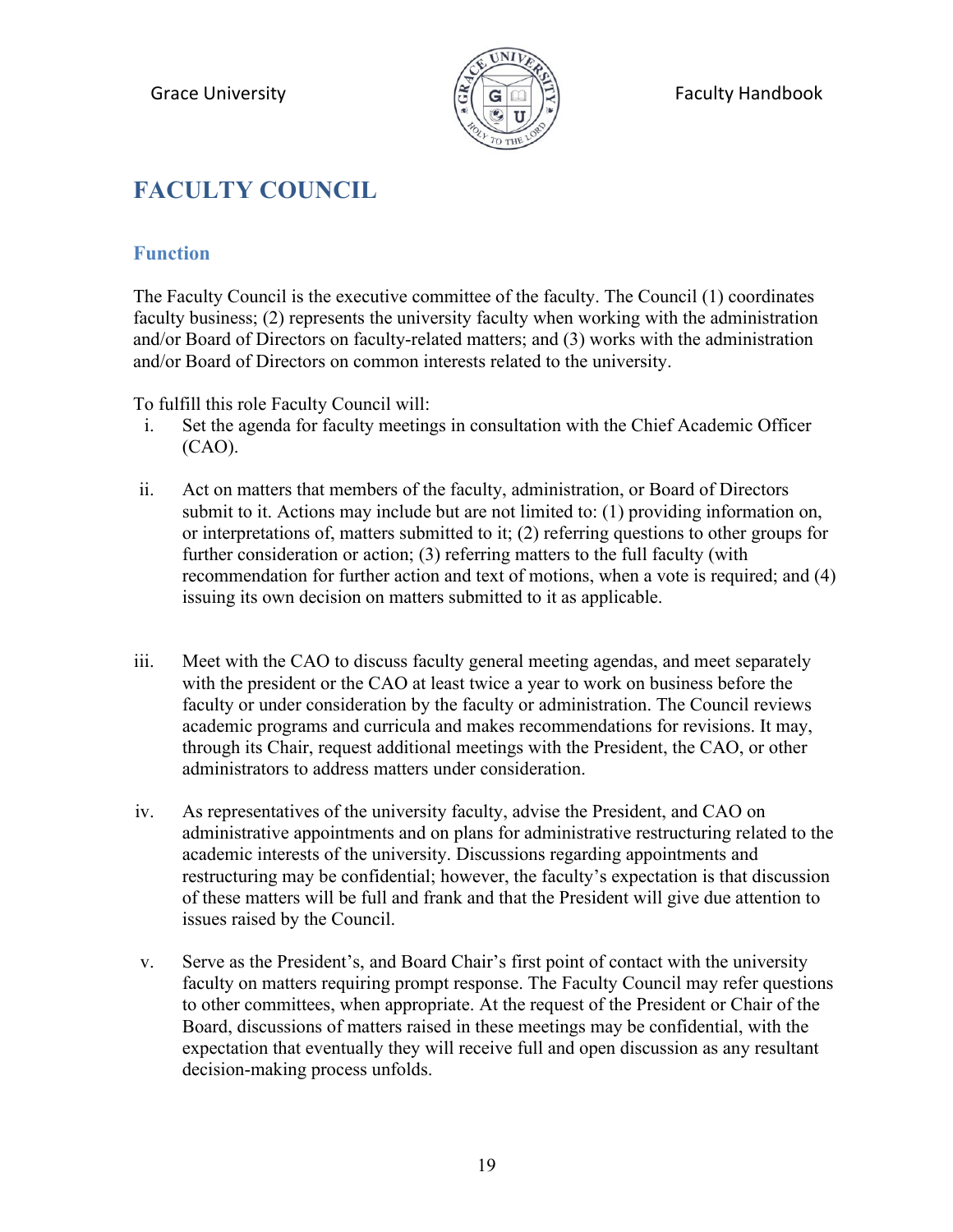

- vi. Keep permanent records of all Council activities. It will, upon the request of any member, take a Council vote on matters before it.
- vii. Report to the faculty at its earliest faculty general meeting after Council meetings.

### <span id="page-19-0"></span>**Composition**

- i. The Council will consist of two full time faculty members, two part time faculty members, and one special appointment faculty member. Full-time and parttime faculty must have completed one year of full-time faculty status at Grace University before his or her elected term begins. Special appointment faculty members are eligible for election if they have contracts extending for at least one year beyond the date of election, and have been a faculty member at the university for at least one year.
- ii. The members of the Faculty Council will elect one of its regular full-time members to serve as Chair. The Chair will run meetings; set Council meeting agendas in consultation with the CAO as appropriate; write reports for the Council; report to the faculty at general meetings; and coordinate work with the chairs of other committees.
- iii. Term of Election: Normally, members of the faculty will serve for two-year terms. A part-time faculty Council member who becomes full time during his or her term will complete the term as a full-time member, and the resulting vacancy in the part-time ranks will be filled by election, as specified below. Changes in the faculty status of special appointment members (e.g., to full-time or part-time status) will be treated in parallel fashion. If changes in faculty status are such that the Faculty Council is no longer composed of two full-time members, two part-time members, and one special appointment member, then the CAO, in consultation with the Faculty Council, will decide which of its members will be excused from Faculty Council prior to the conclusion of his or her term.

### <span id="page-19-1"></span>**Roles and Responsibilities of Faculty Council Members**

### **Chair**

- Preside at Faculty Council meetings and assists in setting meetings agendas
- Meet with the CAO and CEO to discuss university issues
- Represent Faculty Council at any university function or meeting
- Serve on the university Strategic Planning committee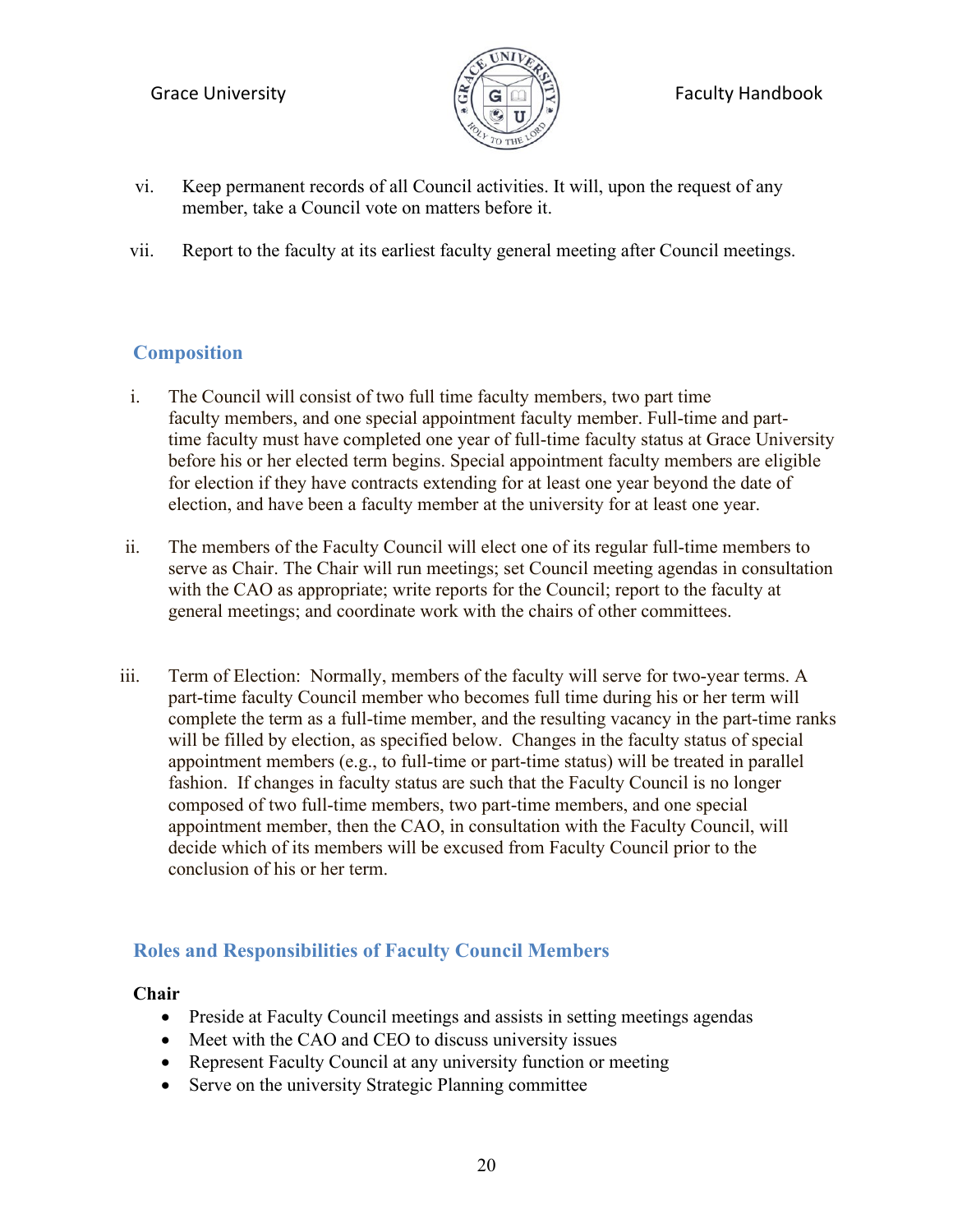

### **Secretary**

- Attends Faculty Council meetings
- Records proceedings and distributes minutes of the meetings

### <span id="page-20-0"></span>**Election**

The names of candidates for the Faculty Council will be sent to all faculty members. In uncontested positions, faculty will be asked to vote to elect the listed candidates. Candidates are considered elected if the candidate receives a majority vote. Please refer to Bylaws of the Faculty Council for detailed election procedure.

### <span id="page-20-1"></span>**Meeting Frequency**

The Faculty Council should meet at least four times a year. Special meetings may be called when necessary.

# <span id="page-20-2"></span>**FACULTY PROFESSIONAL DEVELOPMENT**

The university will offer faculty members, once a year, opportunity to attend an onsite or offsite seminar or conference. The event must be approved by the CAO and COO to ensure the activity falls within the faculty member's field of expertise.

# <span id="page-20-3"></span>**FACULTY SPIRITUAL DEVELOPMENT**

GU faculty members are expected to be models of spirituality for the students, and to demonstrate a growing commitment to the Christian faith in all areas of their lives. Faculty members are given opportunity to attend a conference or workshop once a year for spiritual formation and selfadvancement.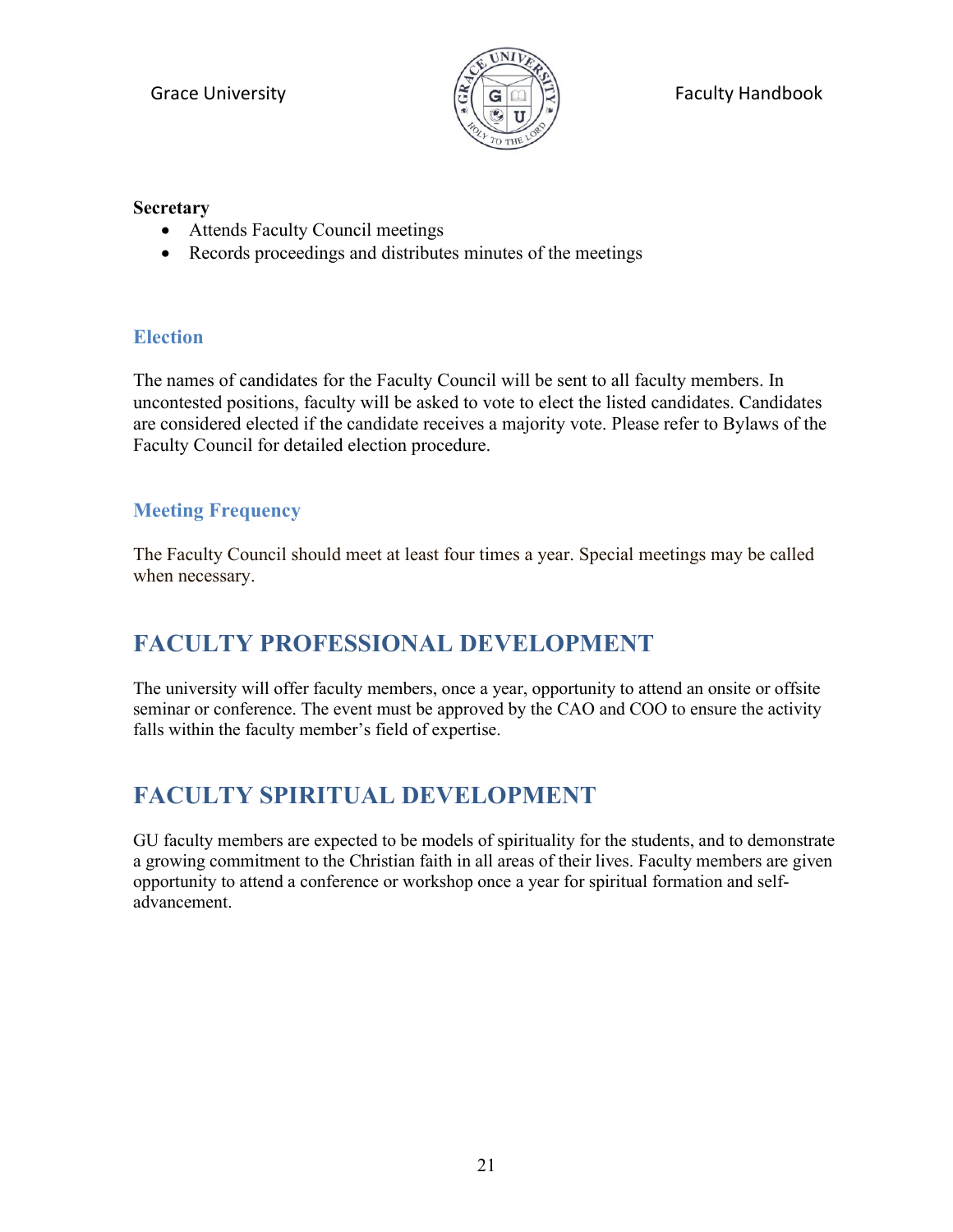

# <span id="page-21-0"></span>**FACULTY DUE PROCESS**

Grace University desires to meet the needs of faculty in providing due process and grievance procedures.

A faculty member may be dismissed immediately in matters related to moral misconduct, including sexual harassment, theft, embezzlement or submission of forged or misleading documents, or claims related to academic qualifications.

Reasons that contracts may be terminated include the following:

- 1. Budget difficulties
- 2. Willful dereliction of duty
- 3. Professional incompetence

4. Behavior, attitudes or theological positions that do not conform to GU's written policies, standards, and ethical practices

Except for the reason of budget difficulties, a faculty member who feels that there are grounds for a possible grievance should discuss it with the CAO. If the grievance is not resolved, the aggrieved person should submit a written statement describing the grievance, actions taken to date with the CAO, and the remedy requested.

This formal grievance should be filed with the university President who will then investigate; try to mediate; and resolve the grievance if possible. The President shall have fifteen (15) working days to make a final decision in the matter.

The President shall determine if there is a grievance and recommend a solution to the parties involved. The parties have ten (10) working days to accept or reject the findings of the President.

All proceedings above and below will be closed and confidential to protect the parties and the university.

If the aggrieved faculty member rejects the President's findings, he/she may request a hearing.

### <span id="page-21-1"></span>**Grievance Hearing**

The Hearing Committee will be the university President, two members of the GU Board of Directors and one faculty member chosen by the aggrieved faculty member. The aggrieved faculty member will meet with the committee to discuss the grievance. The committee will propose, write and vote by secret ballot on a solution. The President will present the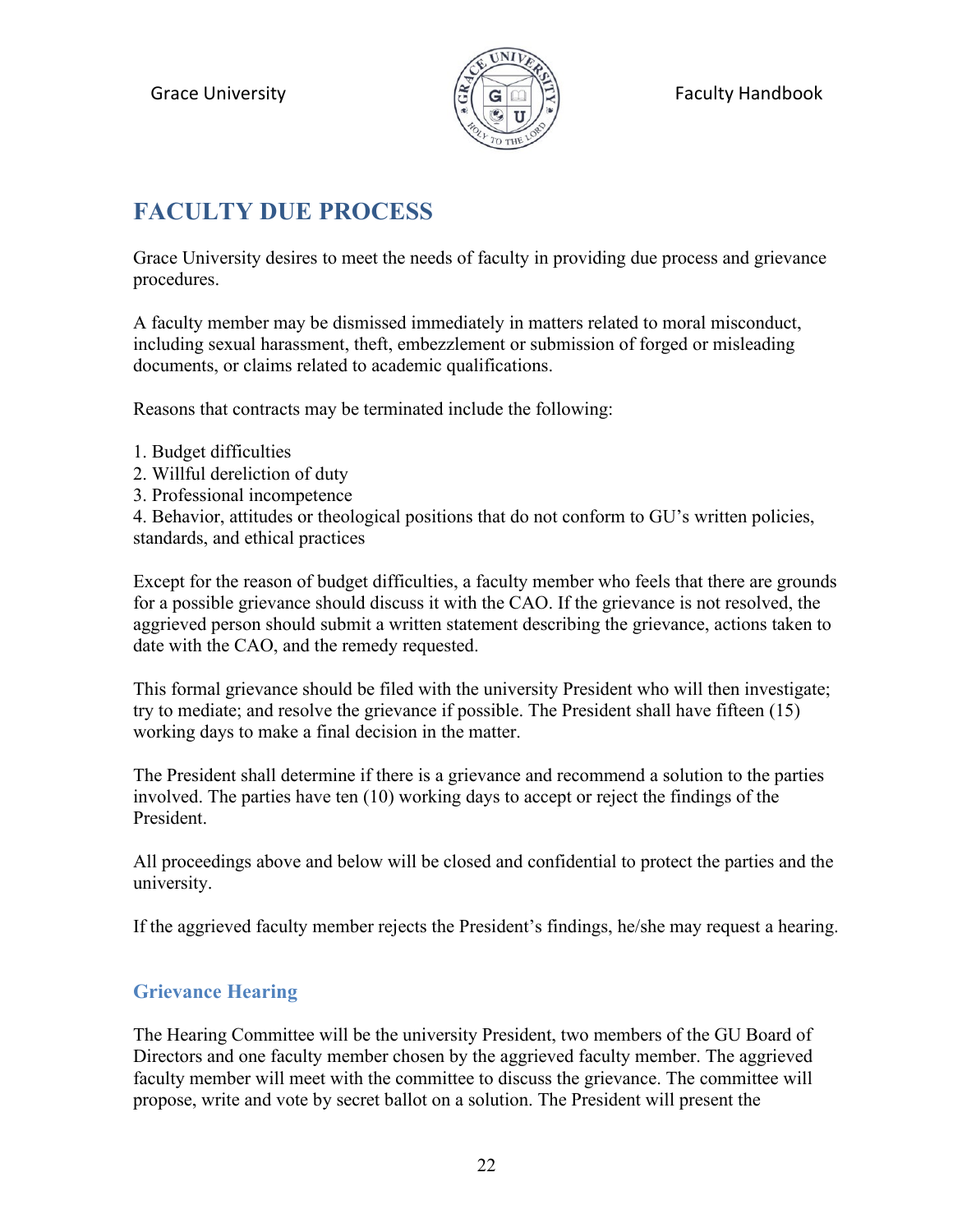

Grace University  $\mathbb{E}[\mathbf{G}|\mathbf{G}|\mathbf{H}]\mathbf{H}$  Faculty Handbook

committee's decision to the aggrieved faculty member within 5 days. Minutes of the committee meeting will be kept (along with records of all the proceedings) and filed in the Administration Office. These records will be made available, upon request, to the appropriate licensing and/or credentialing agencies, e.g., Bureau of Private and Postsecondary Education (BPPE).

If a faculty member has grievances that he or she cannot resolve with the school, he or she may contact:

Bureau for Private and Postsecondary Education 1747 North Market Street, Suite 225, Sacramento, CA 95834 P.O. Box 980818, West Sacramento, CA 95798-0810 mailing Website: [www.bppe.ca.gov](http://www.bppe.ca.gov/) Telephone (888) 370-7589 or (916) 574-8900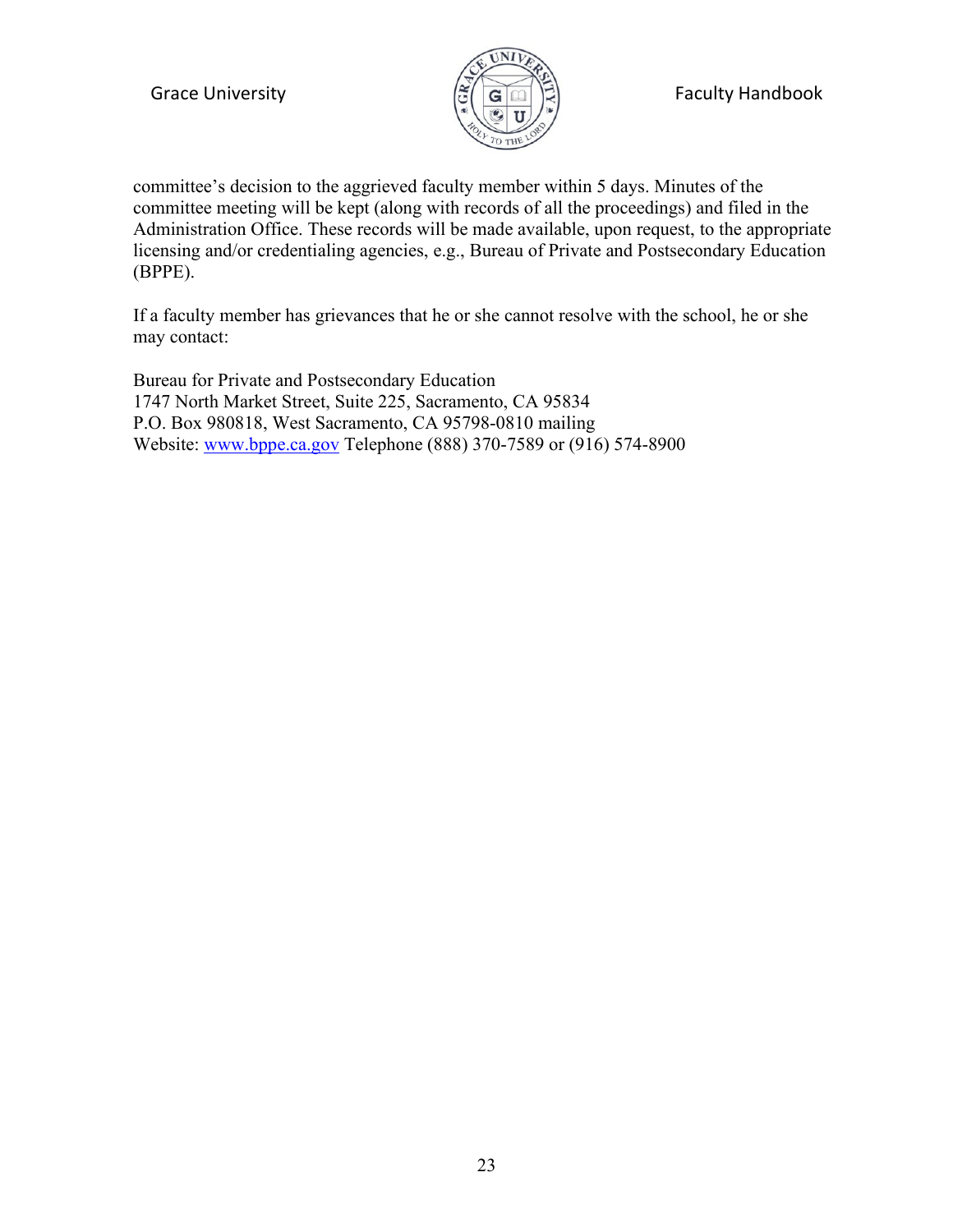

# <span id="page-23-0"></span>**ACADEMIC ADVISING**

The purpose of academic advising is to help students in their growth and development by creating meaningful educational plans that are compatible with their life goals. Effective academic advising is an important aspect of fulfilling our institutional goal to provide for the whole student at Grace University. The best academic program will not accomplish the desired outcome if students are not properly guided and counseled. The whole student is a motivated, responsible decision-maker guided to the successful completion of degree requirements and timely graduation.

### <span id="page-23-1"></span>**Roles and Responsibilities of Advisors**

The advisor's role should focus on the following objectives:

- Help students define and develop realistic educational career plans.
- Meet with freshmen advisee during orientation to assist him/her with initial adjustment to university academic life. Sessions should be scheduled throughout the first academic year.
- Meet at least once each quarter with continuing students to plan for the coming quarter and to review/revise long-range academic program schedules.
- Assist students in planning a program consistent with their abilities and interests.
- Monitor progress toward educational/career goals and meet at least once each quarter to review the progress to discuss grades and other performance issues.
- Explain institutional policies, procedures, and requirements.
- Follow up with the advisee on any report of unsatisfactory work (e.g., notice of class probation for poor attendance, failing grades, and incomplete grades from past quarters(s)).
- Review designated educational transactions (e.g., registration schedule, drops/adds, withdrawals, change of major and advisor, waivers, graduation requirements).
- Try to make informal outside class contacts to show personal interest in the student as an individual.
- Maintain an up-to-date Advising Portfolio, with a summary record of performance to date (e.g., grade reports, transcript, and requirements completed), session dates, and notes of special circumstances.
- Inform and, if necessary, refer students to other institutional resources when academic, attitudinal, attendance, or other personal problems require intervention by other professionals. (e.g., Student Services Director and Student Counselor).
- Contact and be available for student advisees on a regular basis. Post office hours and give to the advisee early in the quarter.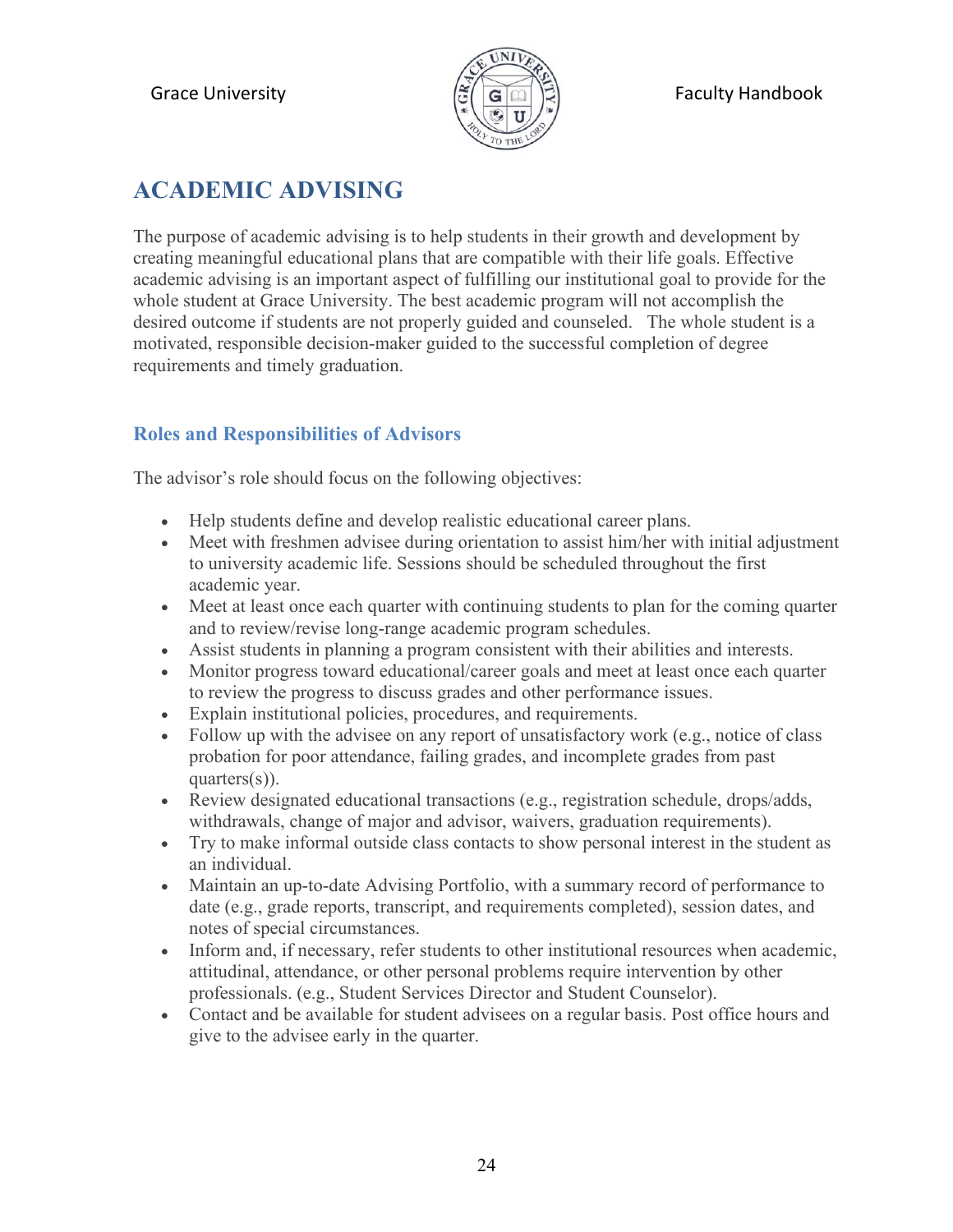

### <span id="page-24-0"></span>**Characteristics of Effective Advisors**

Effective GU advisors:

- Are interested in advising
- Demonstrate a concerned and caring attitude towards advisees
- Have effective interpersonal and communication skills
- Are available to advisees
- Have knowledge of GU's regulations, policies, offerings, and procedures
- Monitor student progress
- Use appropriate information sources and refer when necessary

### <span id="page-24-1"></span>**Advisee Responsibilities**

The advisee plays an equally important role in the advising process. The advisee is expected to:

- Clarify personal values, abilities, interests, and goals for academics and life.
- Contact and schedule regular appointments with advisor each quarter as required or when assistance is needed.
- Maintain an educational plan. Prepare for advising sessions and bring appropriate resources or materials.
- Know and adhere to institutional policies, procedures, and requirements.
- Access and use GU website for academic updates, information updating, registration, and other purposes.
- Read email and other important communications from the university and advisor.
- Accept final responsibility for all decisions made and graduation requirements.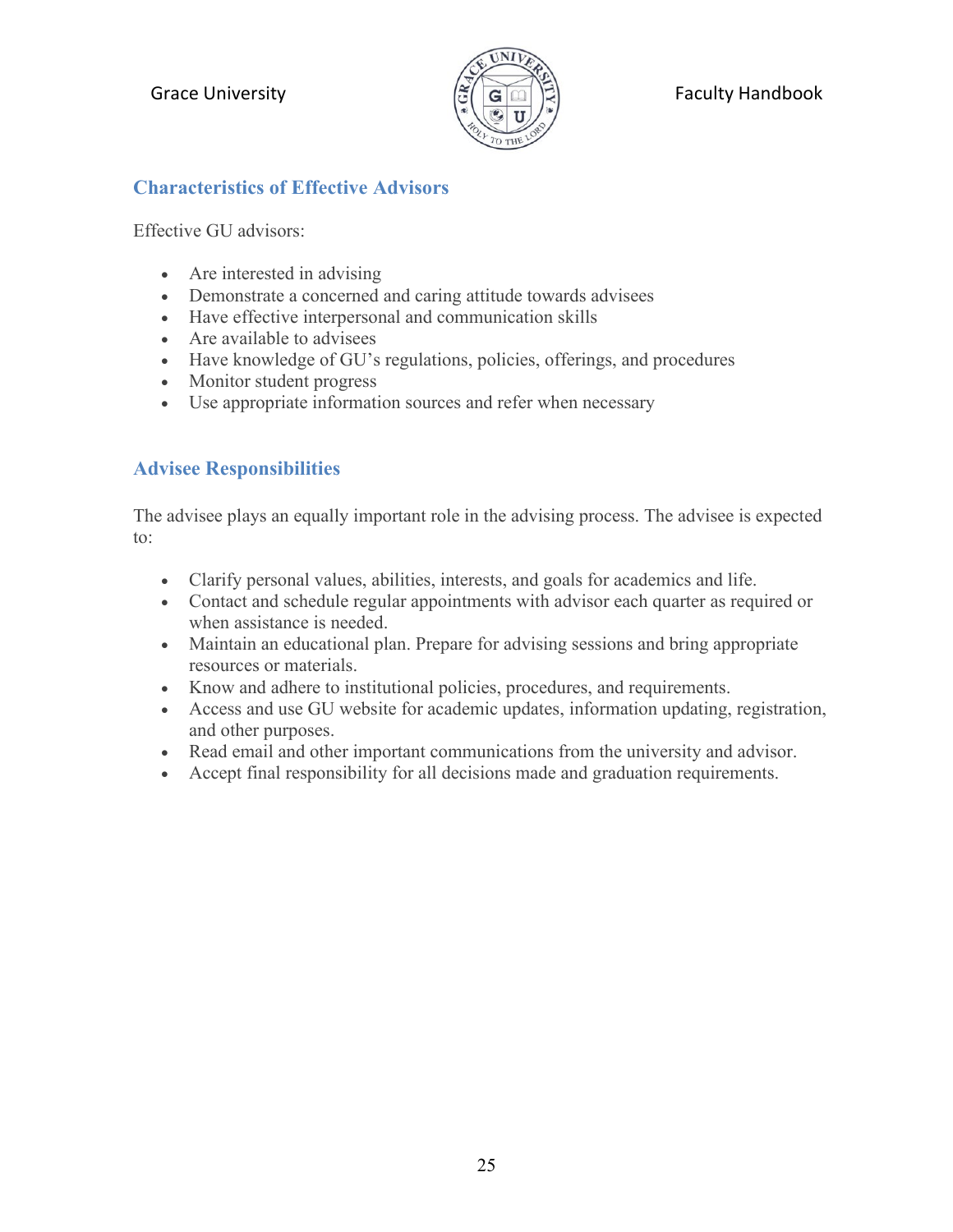

# <span id="page-25-0"></span>**JOB DESCRIPTIONS**

### **Chair, BBA Program**

The Chair is responsible for teaching, contributing to the program teams, curriculum adaptation, curriculum development, adjunct faculty-related support, and serving on academic committees. Additionally, the Chair is expected to maintain his/her own professional development in the appropriate academic area and in higher education administration. Duties include, but are not limited to the following:

- Assist in developing curricula consistent with the university's stated mission, as well as responsive to the needs of GU students.
- Teach and supervise courses and instructors within his/her academic area.
- Recruit top-quality instructor candidates; review the credentials of instructors and prospective instructors; and recommend teaching appointments.
- Review faculty performance by various means of evaluation and ensure a creditable, system-wide level of instruction.
- Assist faculty in their professional growth and development.
- Supervise and mentor in his/her academic discipline.
- Manage the development and administration of standardized syllabi and remote learning guides.
- Recommend, as well as manage the review and evaluation of, textbooks and other instructional materials for adoption in his/her curricula.
- Manage the review, evaluation and dissemination of professional articles and other information to appropriate faculty.
- Maintain liaison with professional and occupational groups and organizations, and act as conduit for information to and from the professional fields related to his/her curricular areas.
- Serve on committees and sub-committees of the university as appropriate.

Qualifications

- M.B.A. in the relevant field
- 3-10 years of experience teaching in an academic setting
- A Christian with an active Christian lifestyle
- Strong teaching and mentoring skills
- Excellent presentation, interpersonal communication skills
- <span id="page-25-1"></span>• A growth mindset and excellent networking abilities

### **Professor**

The professor is a well-organized, resourceful academician whose responsibilities include but are not limited to the following: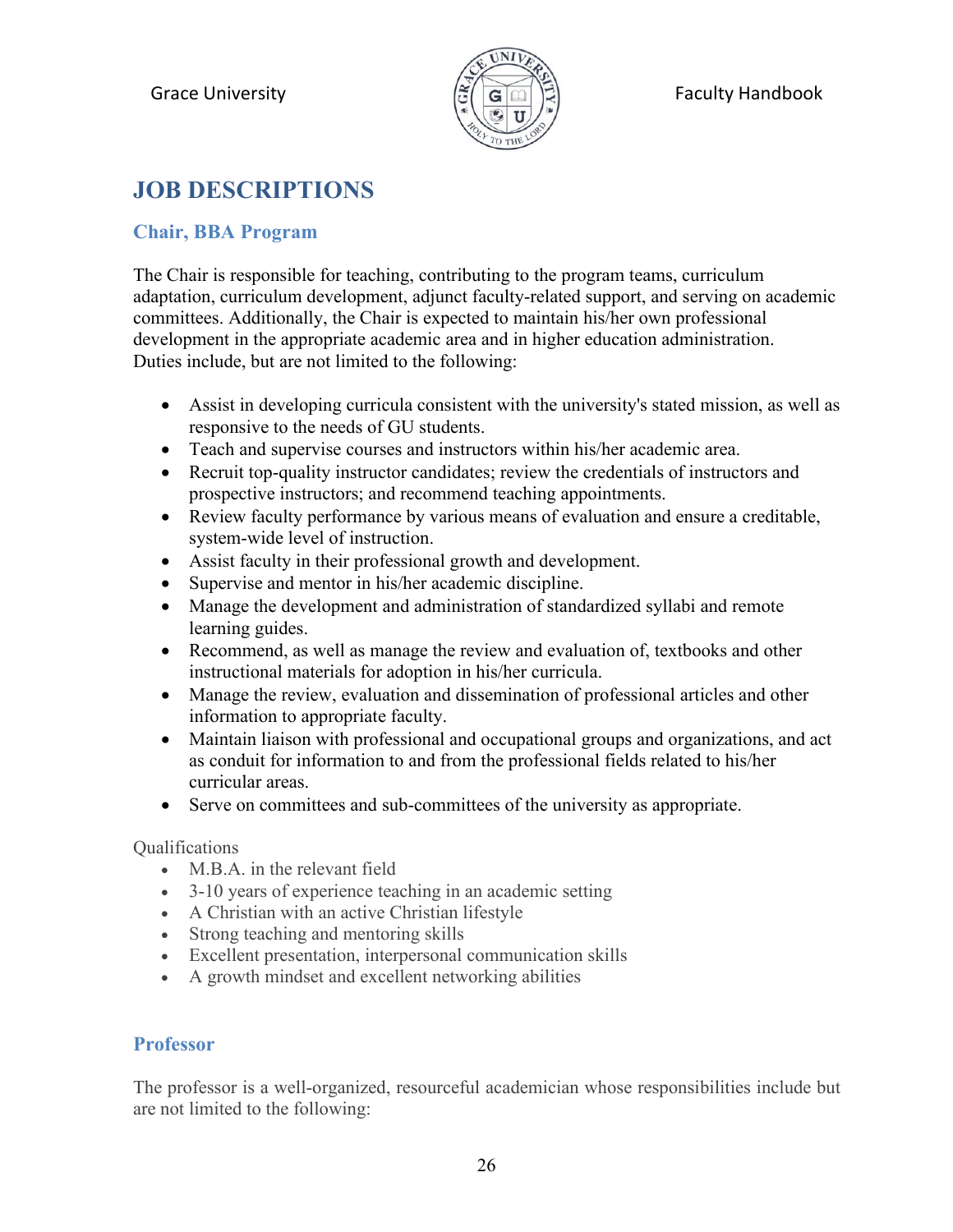

- Assist with developing curricula and delivering course material
- Present lectures
- Conduct and publish research, and write reports
- Attend conferences, deliver presentations, and network with others in the field
- Travel to other universities or academic settings to participate in learning opportunities and gain experience
- Participate in committee, departmental, and faculty meetings
- Review methods and teaching materials and make recommendations for improvement
- Assist with student recruitment, interviews, and academic counseling sessions
- Provide subject-related and management advice to the faculty
- Contribute to the creation of an environment that promotes growth, equality, and freedom of speech

### Qualifications

- A Ph.D. in the relevant field
- 3-10 years of experience teaching in an academic setting
- Published articles and proven experience as an academic
- A Christian with an active Christian lifestyle
- Strong teaching and mentoring skills
- Excellent presentation, interpersonal communication skills
- A growth mindset and excellent networking abilities

### <span id="page-26-0"></span>**Instructor**

The Instructor is a well-organized professional who inspires students and demonstrates superior communication skills. Responsibilities include but are not limited to the following:

- Prepare and deliver lectures, tutorials, workshops, and seminars
- Assist in developing curricula and course material
- Collaborate with other academics and instructors to improve teaching methods and expand knowledge base
- Set and grade assignments, tests, and exams
- Attend and participate in meetings, conferences, and other GU events
- Participate in training opportunities and initiatives at the university
- Provide support to students and other colleagues
- Stay current with developments in subject area

### Qualifications:

- Master's in the relevant discipline
- Previous teaching experience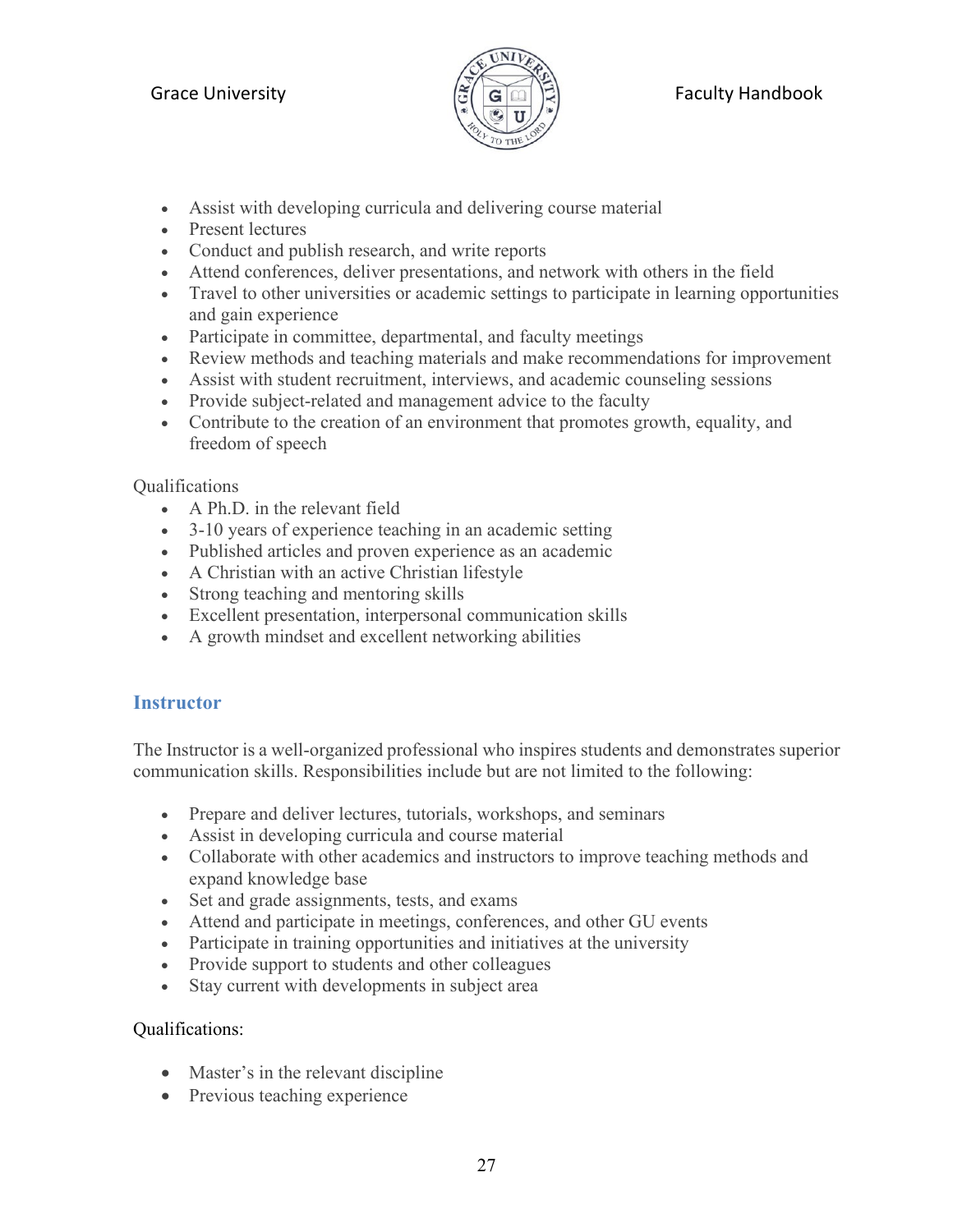

### Grace University  $\left(\frac{\sigma}{\sigma}\right)$   $\left(\frac{\sigma}{\sigma}\right)$   $\left(\frac{\sigma}{\sigma}\right)$  Faculty Handbook

- Believes in the Christian faith and lives by it
- Ability to inspire and engage students
- Flexible, and willing to contribute to the growth of students and the university
- Strong interpersonal communication, and presentation, skills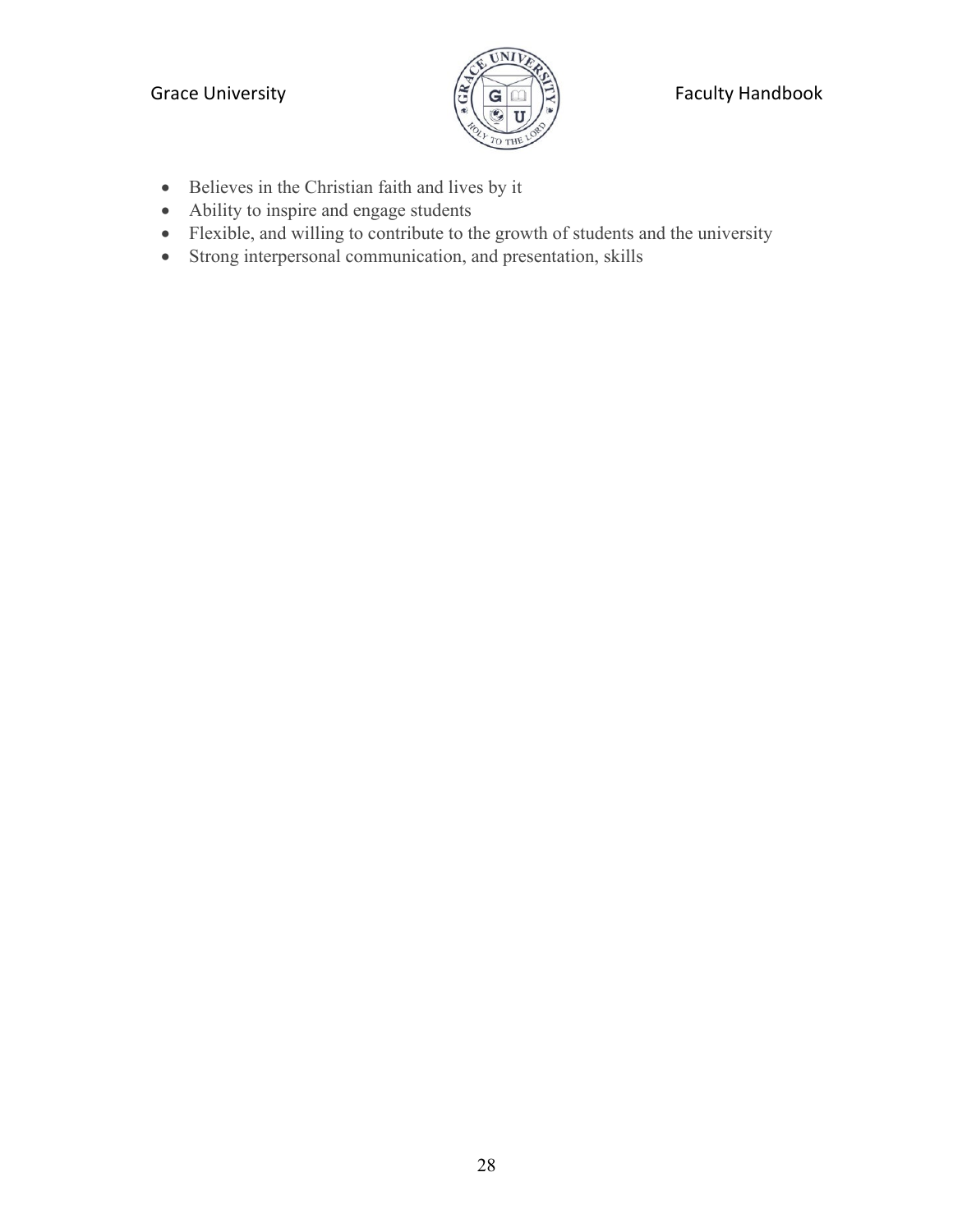

## <span id="page-28-0"></span>**TEACHING AND ACADEMIC POLICIES AND PROCEDURES**

Classes should meet on the days, at the times, and in the locations listed in the university Class Schedule. If you are unable to notify the office before missing class, you must notify the office as soon as possible. Faculty who miss class should work with the administration to find a qualified colleague to meet the class, or try to reschedule the missed class session.

### <span id="page-28-1"></span>**Academic Appeals**

A student who alleges capricious or prejudicial treatment by a faculty member in the assignment of a course grade has a right to file an appeal of that grade. Students in these cases assume the burden of proof and must provide evidence to support the charge. Students should contact the Chief Academic Officer to initiate an appeal.

### <span id="page-28-2"></span>**Academic Freedom**

All GU faculty have the right to speak and write free of institutional censorship or discipline. Faculty are free to ask difficult and meaningful question in their effort to discover different truths. Faculty should make clear that they are speaking as individuals and not representing the university. Faculty must also be careful to avoid abusing or abridging the rights of others.

### <span id="page-28-3"></span>**Plagiarism**

Faculty members can penalize students whom they perceive to have engaged in an act of academic dishonesty (cheating, fabrication, facilitating academic dishonesty or plagiarism). Students can contest faculty allegations and/or the penalty. In such cases, the faculty member assumes the burden of proof and must provide evidence that supports the charge that dishonesty has occurred. For detailed description of the university's plagiarism policy consult the GU Catalog or contact the Chief Academic Officer.

### <span id="page-28-4"></span>**Adds/Drops and Withdrawal**

Procedures for adds/drops and withdrawal are described in the Catalog and Class Schedule. Students who withdraw from class or stop attending must note their last date of attendance in order to be properly assigned the final class grade at the end of the course.

### <span id="page-28-5"></span>**Administrative Drop/ Withdrawal**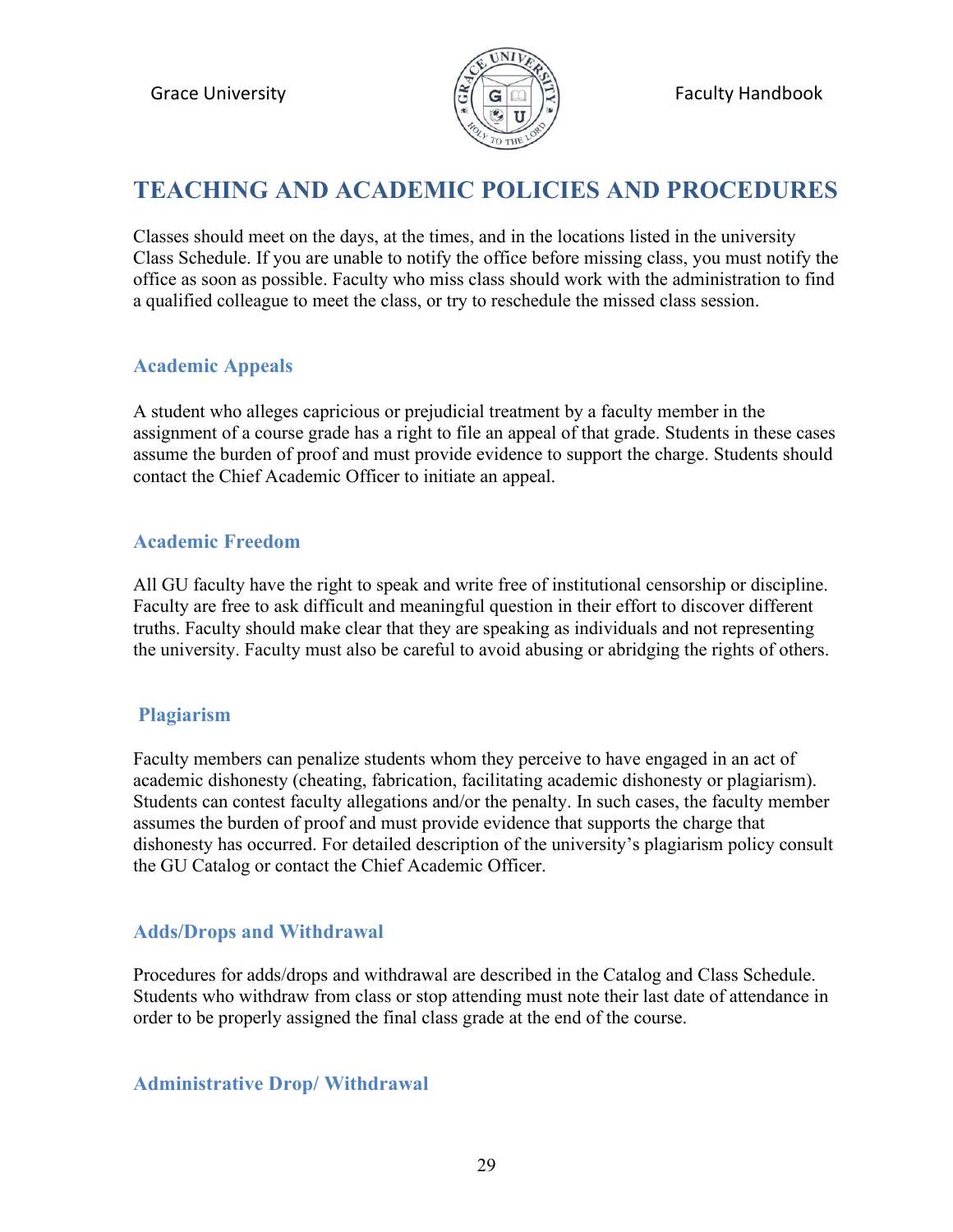

Instructors are not required to drop students for failing to attend the first class meeting. Hence, students should be informed that failing to attend the first class meeting does not automatically result in their being dropped from the course. Students who wish to drop a class should follow the usual process to withdraw from a course.

### <span id="page-29-0"></span>**Class Roster Verification**

Faculty are responsible for verifying the accuracy of their class roster every time they meet in the quarter. For the first two weeks of class, faculty should advise the Registrar's office of discrepancies in their roster. The third class verification is required for formal reporting of university headcount. Faculty will receive a reminder from enrollment services to confirm their class roster for the quarter. If no changes are reported, the Registration and Records Office will report the last known roster as final.

### <span id="page-29-1"></span>**Class Disruptions and Security**

Although rare, some students might engage in disruptive behavior (e.g., arguing; asking frequent, irrelevant questions; making insulting remarks or comments). If this occurs, faculty should attempt to professionally address these issues with the student. If this fails to produce the desired results, the faculty member should inform the office and contact the Chief Academic Officer. GU has a zero tolerance policy on acts or threats of violence. Such incidents should be reported to the GU Safety Coordinator.

### <span id="page-29-2"></span>**Class Lengths and Breaks**

Lecture and discussion format classes require 50 minutes per week of instruction for each unit of student credit awarded. Faculty members are expected to utilize the full class period, to begin and end classes on time, and to be punctual. All four-unit classes that meet once per week are to be scheduled for a minimum of 200 minutes and allow for a thirty-minute break approximately in the middle of class.

### <span id="page-29-3"></span>**Classroom Emergency**

All faculty should know and communicate the following information to students at the beginning of the quarter: (a) identify the location of fire alarms; (b) review evacuation maps, identify at least two exits and establish an outside meeting place; (c) review emergency procedures for different types of emergencies; (d) invite students with special needs to communicate any special requirements to you so appropriate arrangements can be made; and (e) identify the location of the nearest phone. Any phone may be used to call 911 for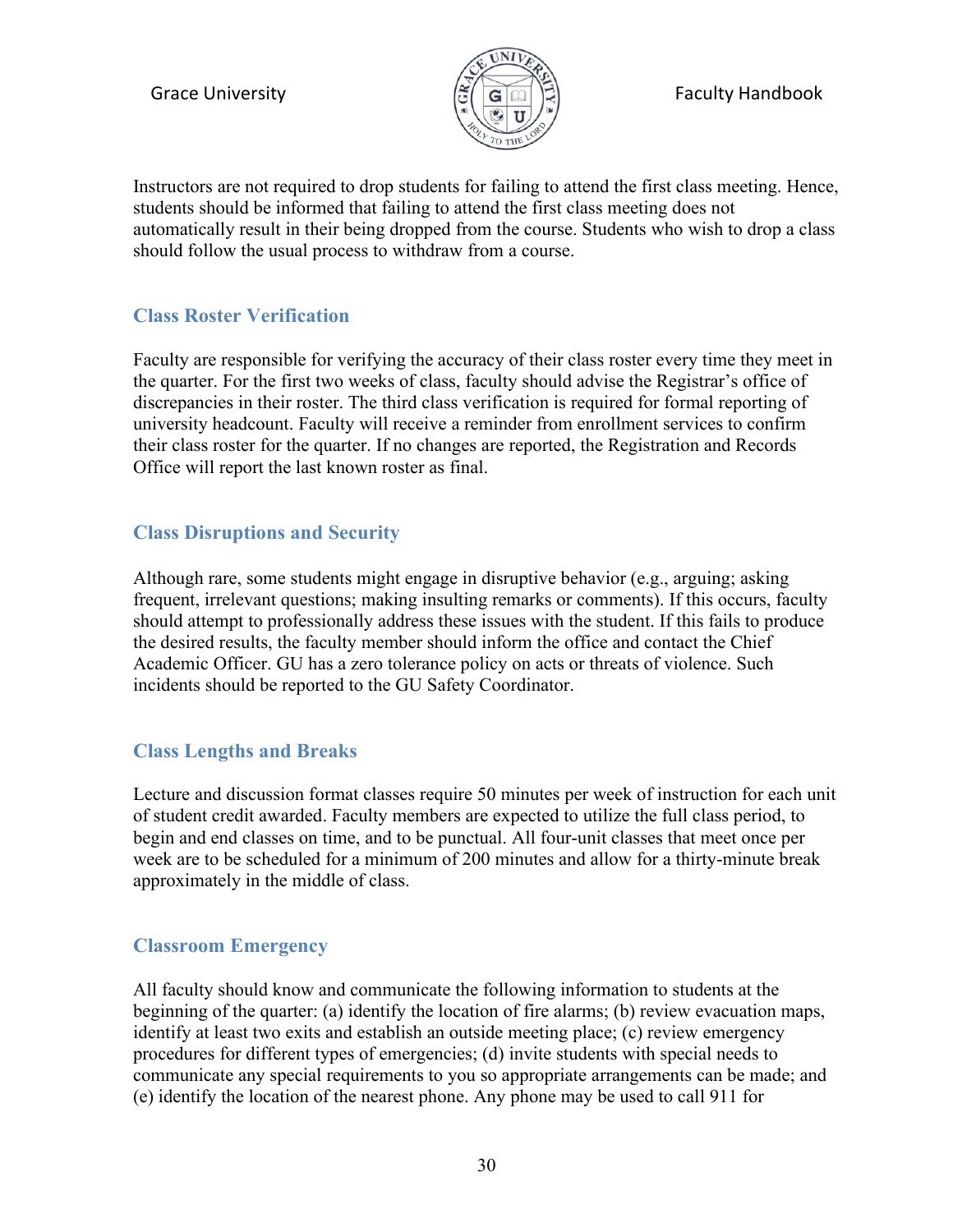

Grace University  $\left|\frac{\sigma}{\sigma}\right| \left|\frac{\sigma}{\sigma}\right| \left|\frac{\sigma}{\sigma}\right|$  Faculty Handbook

emergencies requiring police, fire, or medical assistance.

### <span id="page-30-0"></span>**Course Cancellation**

The Chief Academic Officer (CAO) has the final authority and responsibility for compliance with established class size minimums. Classes may not be cancelled, modified or moved without the permission of the department and CAO.

### <span id="page-30-1"></span>**Course Fees and Sale of Materials**

Course fees are regulated by administration. Students may not be charged for materials or services used in classes without formal campus review and approval. Faculty may not sell textbooks or course materials for classes directly to students.

### <span id="page-30-2"></span>**Disputes/Problems**

Faculty should attempt to resolve disputes (grades, evaluation, assignments, etc.) with students in a professional, considerate and timely manner. Faculty who are unable to resolve a dispute with a student may direct the student to the CAO.

### <span id="page-30-3"></span>**Examinations**

Each member of the faculty is responsible for preparing examinations and assigning grade. Exam grade should never be posted in a way that divulges the privacy of students. If a final exam is given, it must be scheduled at the time scheduled by the university, unless it is a takehome exam, in which case it shall be due no earlier than the day and time scheduled for the final exam for the class. Once established, the scheduled day and time for a final exam may not be changed unless approved by the CAO. No make-up final exams will be given, except for reasons of illness or other verified emergencies. An instructor may not shorten the academic quarter by scheduling an in-class final exam in lieu of a final exam before the week scheduled for the final.

### <span id="page-30-4"></span>**Grade Changes**

In general, all grades are final when filed by the instructors in the end-of-term course grade report. Grade changes may only occur in cases of clerical error or when the instructor made an error in calculating or recording the grade. Grades may not be changed as a consequence of the instructor accepting additional work or re-examination beyond the specified course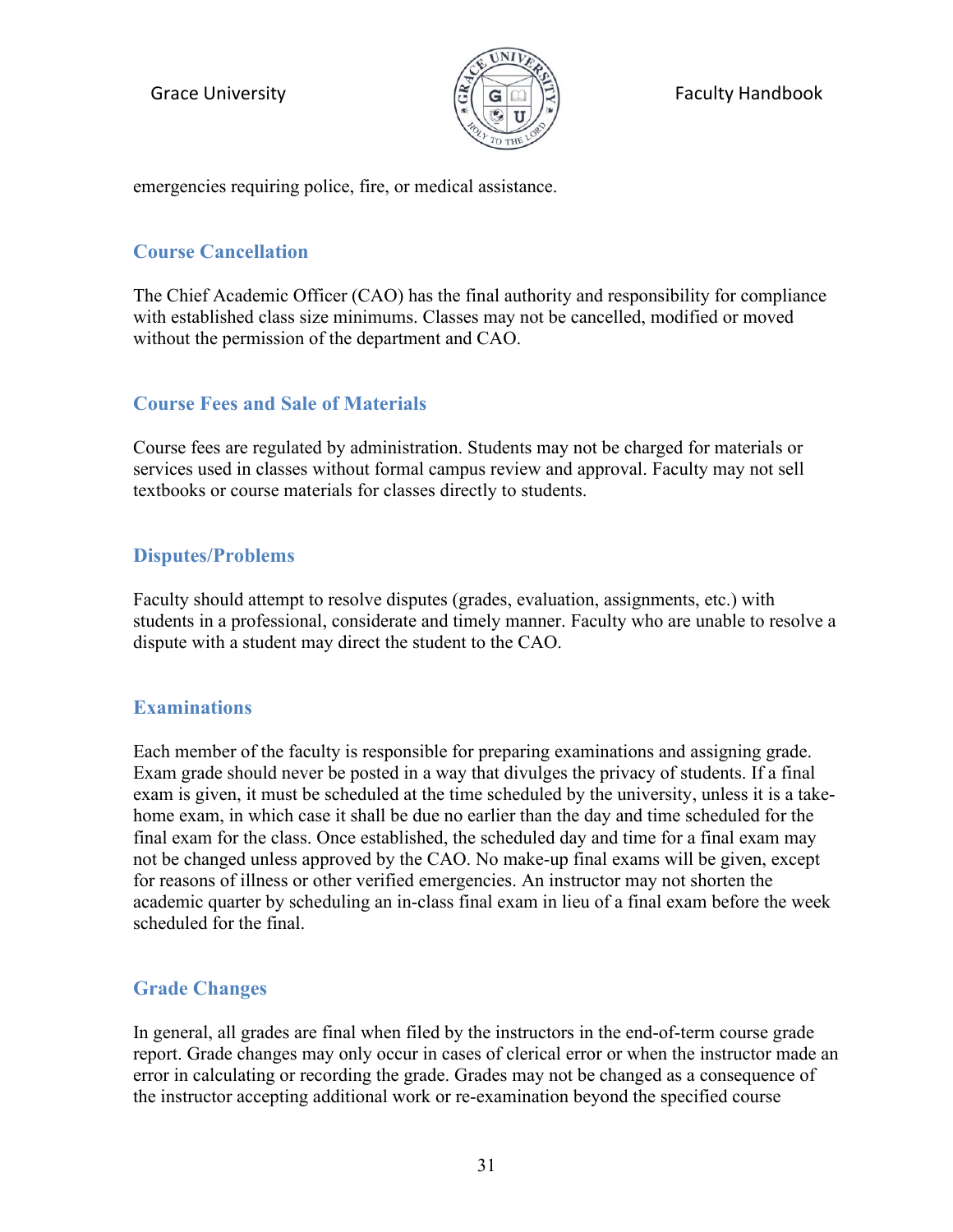

requirements.

### <span id="page-31-0"></span>**Grading System**

The university uses the traditional A through F grading system. Plus/minus grading can be used at the discretion of the instructor. The grades of  $A^+$ ,  $F^+$  and  $F^-$  are not issued. Additional information on grading and nontraditional grading options can be found in the Catalog.

### <span id="page-31-1"></span>**Injuries/Hazardous Conditions**

All injuries are to be reported to the Administration Office, regardless of the perceived seriousness of the injury. Serious injuries must be reported to the GU Safety Coordinator or a member of the Emergency Response Team.

### <span id="page-31-2"></span>**Office Hours**

Faculty members are expected to make themselves available to their students for one officehour per week for each four-unit course.

### <span id="page-31-3"></span>**Privacy Rights of Students in Education Records**

Federal regulations protect the privacy of students' education records maintained by the campus. Federal statutes restrict access to and the release of student education records. GU has developed a set of policies and procedures concerning the implementation of privacy statutes and regulations. Copies of these policies and procedures may be obtained through the office. The law generally requires that the student's written consent be obtained before releasing personally identifiable data from student records. Hence, faculty may not post grades by identification number, or place students' papers or exams outside their office, unless written permission was obtained from each student.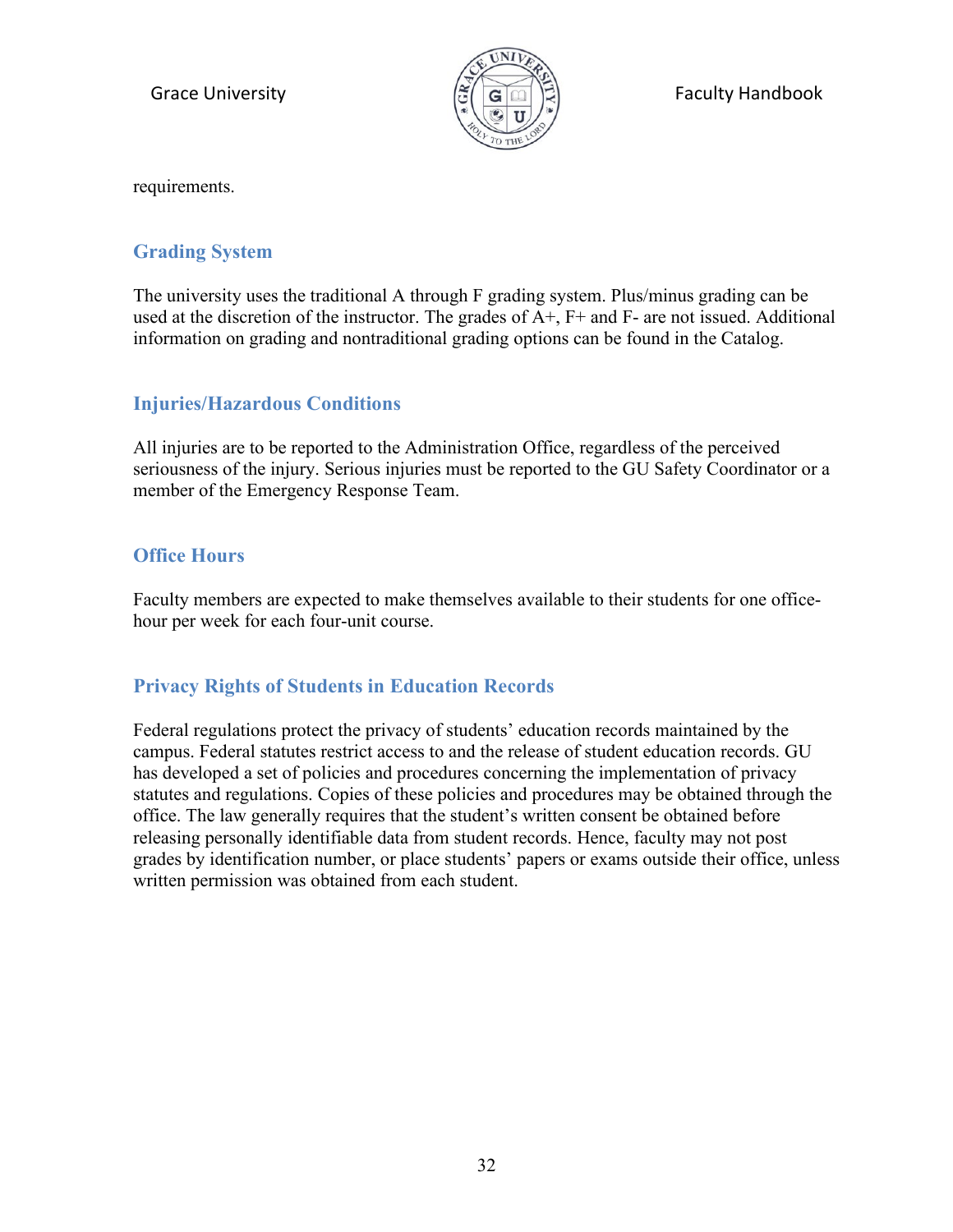

# <span id="page-32-0"></span>**UNIVERSITY POLICIES AND PERSONNEL PROCEDURES**

### <span id="page-32-1"></span>**Equipment and Supplies Procurement**

Faculty and staff may request materials and services by submitting a request to the university Administration Office. The request form is for purchase of budgeted services, equipment and supplies not stocked or available in the Administration Office.

Requests must include the following information:

- 1. Brief description of items requested, including brand name, make, and model
- 2. Size of item
- 3. Color
- 4. Quantity
- 5. Optional services required from supplier; e.g., assembly, installation, and training manuals
- 6. Information regarding equipment utility requirements; e.g., electrical voltage, and compressed air
- 7. Sources of supply for the required materials or services

A separate form should be submitted for each type of purchase (equipment, supplies, services).

### <span id="page-32-2"></span>**Alcohol**

GU is committed to an alcohol policy that promotes responsible approaches and considerations of alcohol use through education, counseling support, and regulation enforcement.

### <span id="page-32-3"></span>**Drug-Free Environment**

The unlawful manufacture, distribution, dispensing, possession or use of illegal drugs by employees of the university is strictly prohibited. Federal regulations require that all recipients of and employees on federal grants and contracts acknowledge this policy and notify the university if they are convicted of drug violations in the workplace. Education materials, employee assistance and drug counseling are available in the Administration Office.

### <span id="page-32-4"></span>**Faculty-Student Evaluations**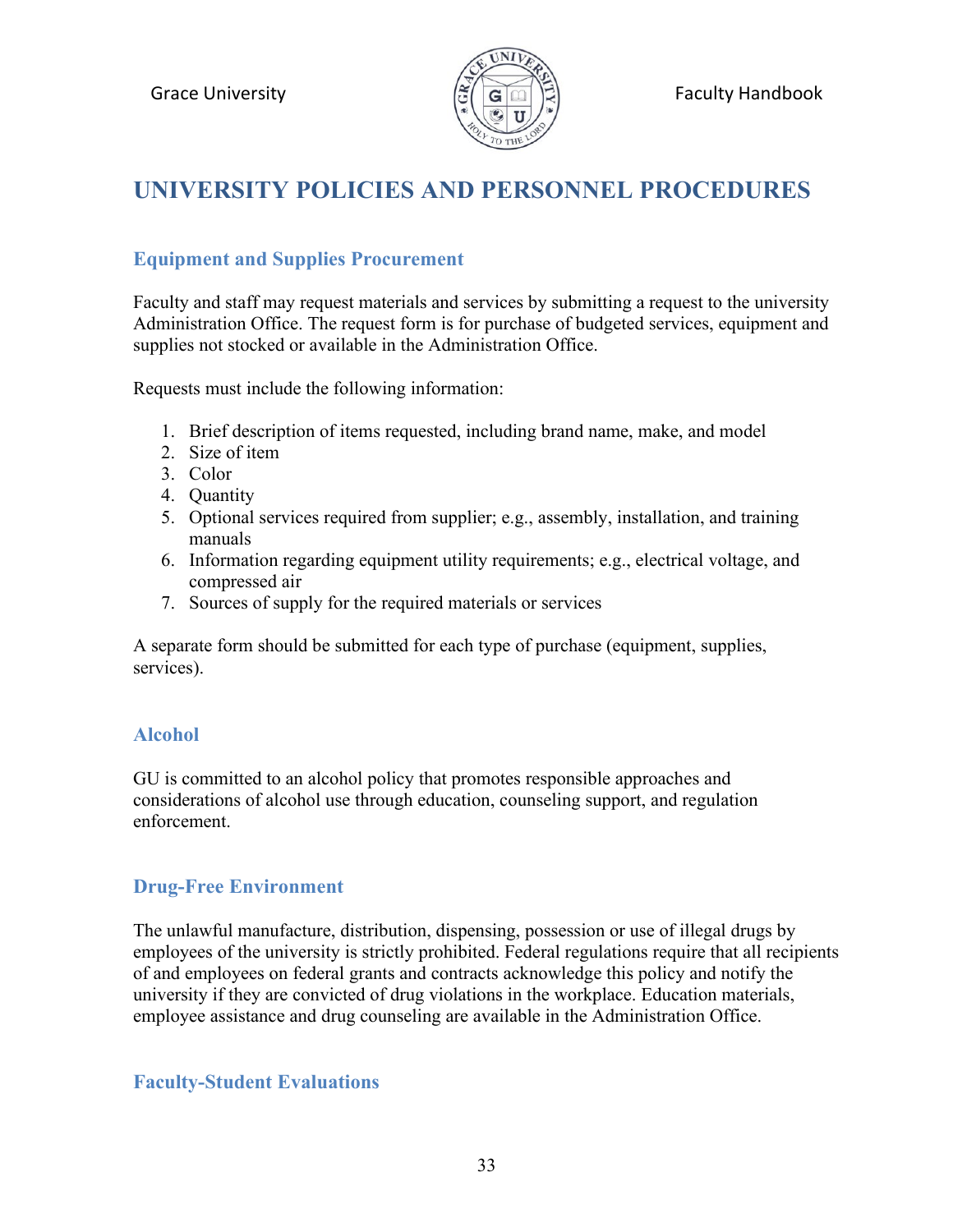

Faculty members who have taught a course will be evaluated by students at least once a year. The CAO shall discuss each course evaluation with the faculty member. The course evaluation must be conducted during the last class for each course. In the last class before the end of the term, faculty members should receive packets from the office containing the evaluation instructions. The evaluation forms may be administered during class (15-20 minutes are required) or may be distributed in advance to allow students time to consider the items and provide typewritten responses to the open-ended questions. Instructors must leave the room during the in-class evaluation process and should appoint two student volunteers to distribute and collect the form. Once the forms have been collected and turned in, the evaluation process is complete. Students cannot ask for an evaluation form at a later date or ask to change their forms once they have been submitted. Instructors will receive summaries of the student ratings from the office four to six weeks after classes end and grades have been submitted.

### <span id="page-33-0"></span>**Nondiscrimination Policy**

GU does not discriminate on the basis of race, gender, disability, color, national origin, age, religion, sexual orientation, pregnancy, marital or veteran status in education programs and activities, access and admissions. No person shall be denied benefits or subjected to discrimination (including harassment) on the grounds of race, gender, disability, color, national origin, age, religion, sexual orientation, pregnancy, marital or veteran status. Questions regarding these protections can be referred to the Administration Office.

### <span id="page-33-1"></span>**Separation**

Most instructor appointments automatically expire at the end of the period stated and do not establish consideration for subsequent appointments or any other appointment rights. No other notice will be provided.

### <span id="page-33-2"></span>**Sexual Assault**

Sexual assault is any involuntary sexual act in which a person is threatened, coerced, or forced to comply against her/his will. A variety of education materials about sexual assault and rape are available in the Library. Persons involved in or who witness a campus-related sexual assault should call 911.

### <span id="page-33-3"></span>**Sexual Harassment**

Sexual harassment is illegal under Title VII of the 1964 Civil Rights Act, Title IX of the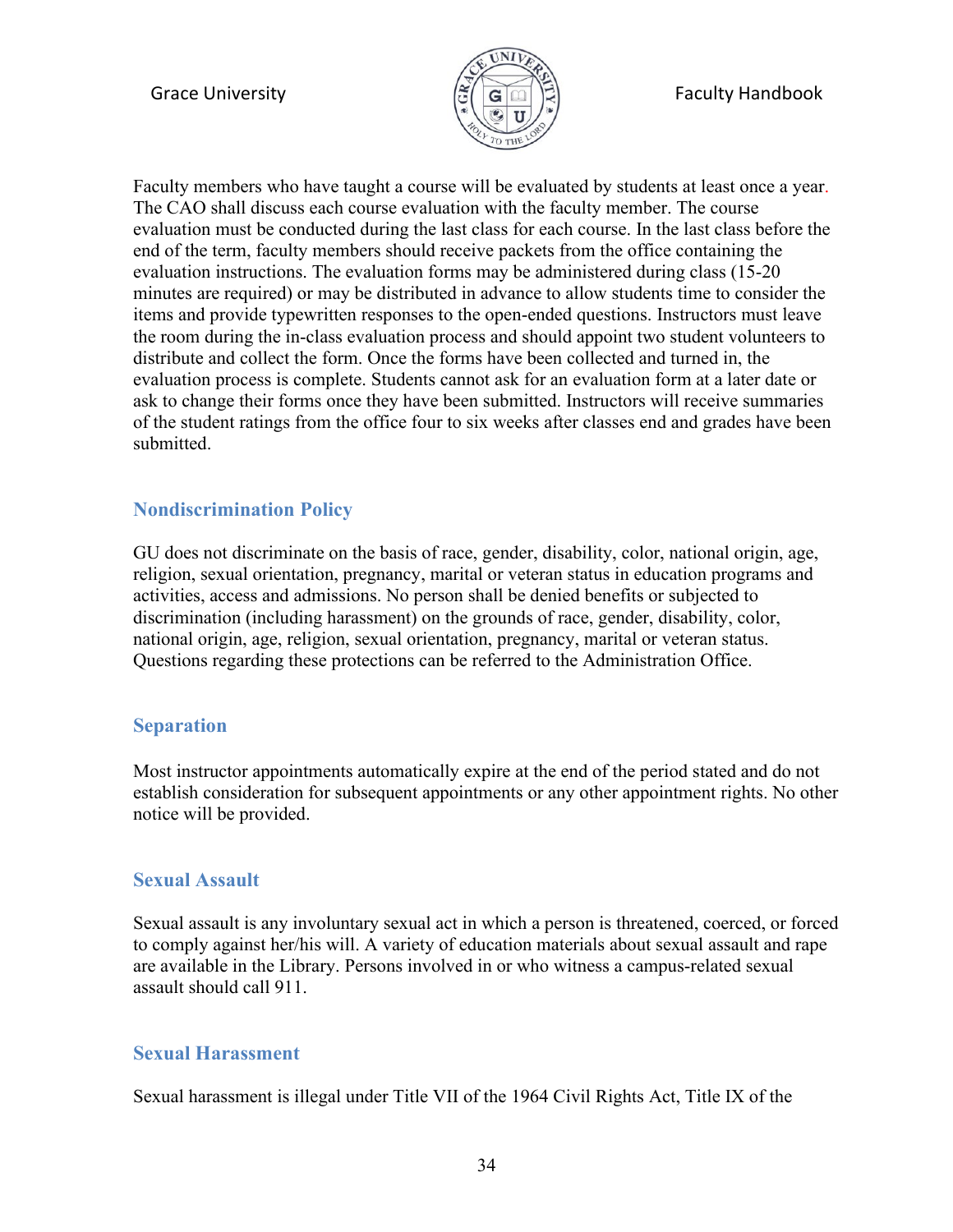

Higher Education Amendments of 1972, the California Education Code. Sexual harassment is unwelcome and /or objectionable verbal or physical conduct of a sexual nature that adversely affects and intimidates the victim. Sexual harassment can occur when blatant or subtle pressure for sexual activity is connected to the evaluation of students. Sexual harassment can also occur when frequent jokes of a sexual nature are presented or through unwanted physical contact.

### <span id="page-34-0"></span>**Disabled Student Services**

GU is committed to supporting and providing reasonable accommodations to students with disabilities whenever it is appropriate and possible. Students with documented temporary or permanent disabilities may qualify to receive reasonable accommodations and support services. The Administration Office is responsible for assisting enrolled students with disabilities to fully participate in the university's academic programs. Students must register with the office in order to be eligible to receive reasonable accommodations. The office has the authority and necessary expertise to determine which reasonable accommodations a student may quality for based upon a complete review of all existing documentation.

Faculty members may need to modify their methods of instruction, make special accommodations for exams or take other steps in order to reasonably accommodate qualified students with disabilities. Faculty are not required, however, to provide a student with an accommodation that will result in a substantial and fundamental change in the way in which their course is taught. Discrimination on the basis of disability is illegal under the Rehabilitation Act of 1973 and the American with Disabilities Act.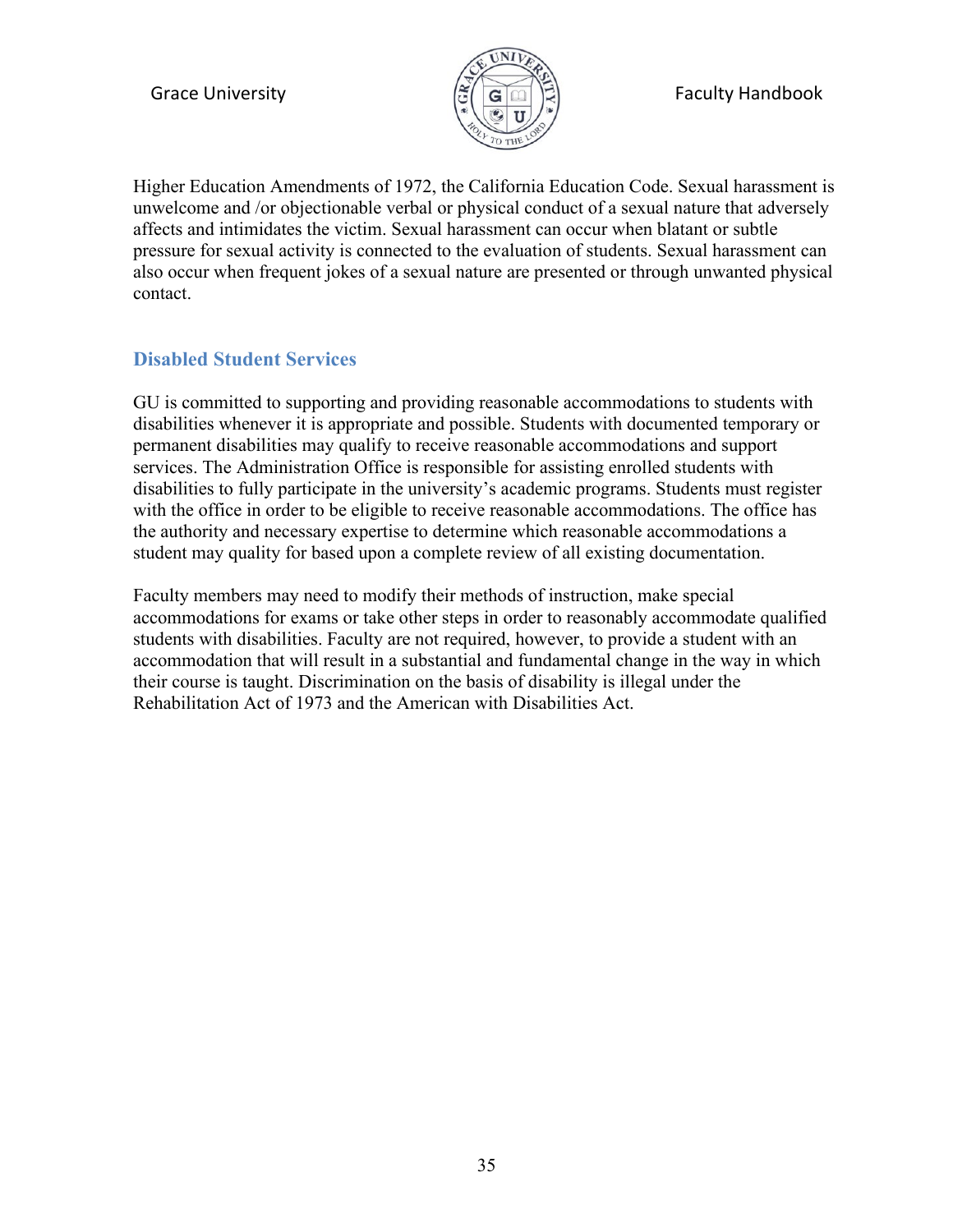

# <span id="page-35-0"></span>**APPENDIX - Bylaws of the Faculty Council**

### <span id="page-35-1"></span>**Article I: Meetings**

### **1. Schedule of Meetings**

The Council shall meet on the first Wednesday of the quarter. The members may vote to cancel one or more meetings during June, July, and August.

### **2. Attendance at Meetings**

The Council meetings shall be open for observation by eligible faculty members of the university. The eligible faculty shall be defined as and full- and part-time faculty, irrespective of title or department. Any person other than eligible faculty desiring to attend a meeting as a visitor must obtain permission from the presiding officer at least one day in advance. The right to address the Council is restricted to Representatives and others who receive permission from the presiding officer.

### **3. Open Meeting**

One of the regular Council meetings shall be conducted as a general meeting of the entire university faculty. The agenda shall provide for an open discussion of issues, for the presentation of Council or other reports, and for questions for the Council from any faculty member in attendance.

### **4. Special Meetings**

Special meetings of the Council, including special open meetings, may be called by request of one-fourth of the Representatives or by request of one-fourth of the eligible university faculty.

### **5. Agenda and Minutes**

The officers of the Council shall set an agenda for each regular meeting and distribute it to the Representatives at least four working days in advance of the meeting. Those calling a special meeting shall also set and distribute an agenda at least four working days before the meeting.

Minutes shall be taken by the Secretary, or a designated substitute, at each meeting. They are subject to approval at the next meeting of the Council and shall be distributed with the agenda.

### **6. Quorum**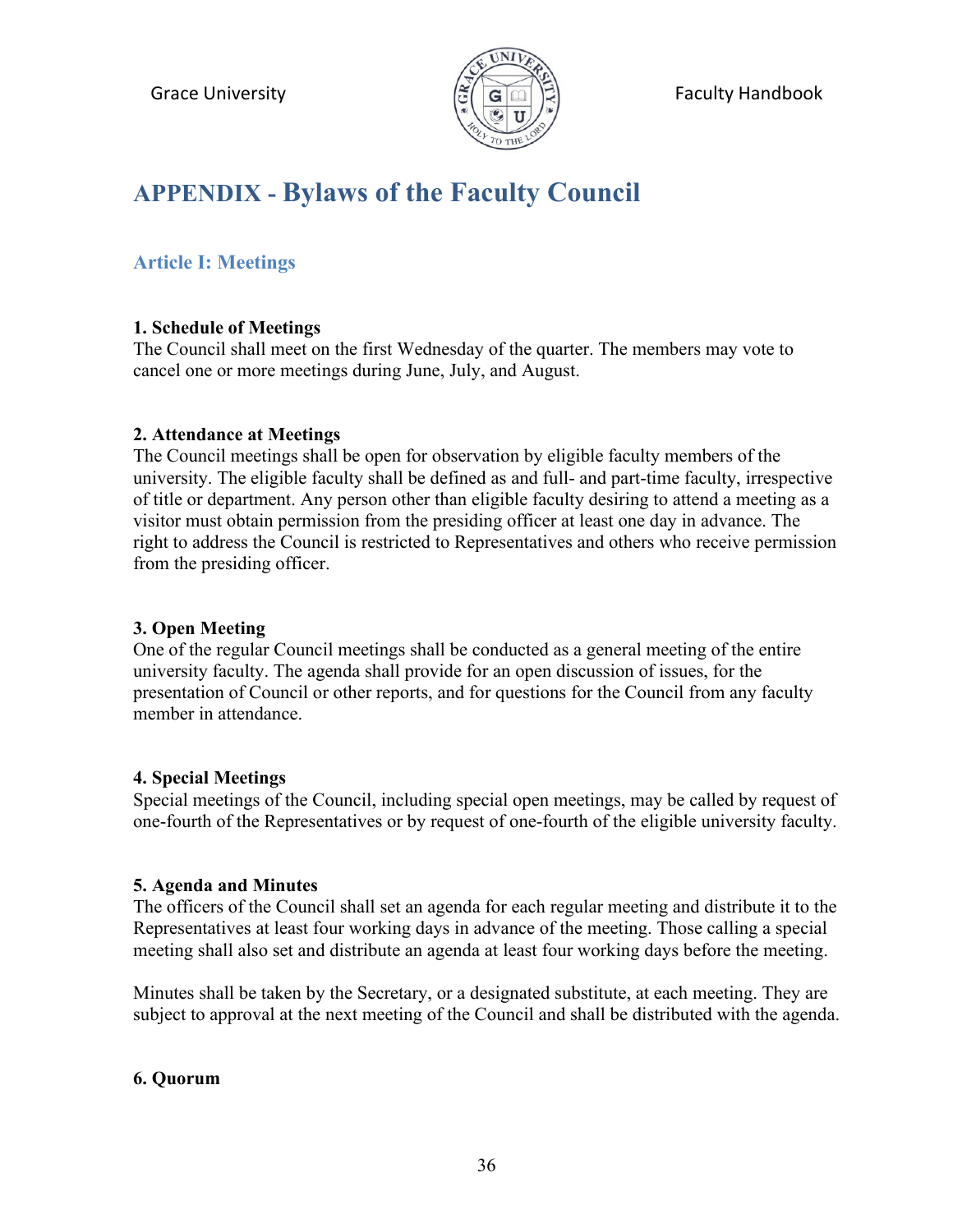

Grace University  $\left|\frac{\sigma}{\sigma}\right| \left|\frac{\sigma}{\sigma}\right| \geq 0$  Faculty Handbook

A simple majority of the voting members of the Council constitutes a quorum. In the absence of a quorum, no action shall be taken although informational items may be presented.

### **7. Voting**

Only Representatives in attendance may vote on motions or present them from the floor.

### **8. Executive Board**

At the last meeting of the Spring Quarter, a three-person Executive Board will be designated to act on behalf of the Council in cases where the full Council cannot meet. The Executive Board will ordinarily consist of the officers unless one or more of them cannot serve due to other summer commitments.

### <span id="page-36-0"></span>**Article II: Elections**

Names of all nominees from shall appear on the ballot. Ballots will be sent out by the Secretary to faculty by March 5 (to be returned by March 20). Notification of results by the Secretary to the Council and new Council members will be by March 27. Voters may vote for a maximum number of candidates equal to the number of vacancies in their voting that year.

Voting is nonreferential. Votes will be counted by the officers. Nominees receiving the largest number of votes are elected.

The candidates receiving the largest number of votes will fill regular two-year terms; the next largest, one-year replacement terms. Ties will be broken by a run-off ballot. Tie-breaking elections may be conducted and reported early in the fall quarter if necessary.

### <span id="page-36-1"></span>**Article III: Committees**

There shall be standing and/or ad hoc committees as the business of the Council shall require.

### <span id="page-36-2"></span>**Article IV: Parliamentary Authority**

Roberts' Rules of Order Newly Revised shall govern meetings of the Council.

### <span id="page-36-3"></span>**Article V: Amendments to the Bylaws**

The Council shall adopt such Bylaws as it considers necessary to the conduct of its business. Bylaws may be adopted or amended by majority vote of the Council at any regular meeting,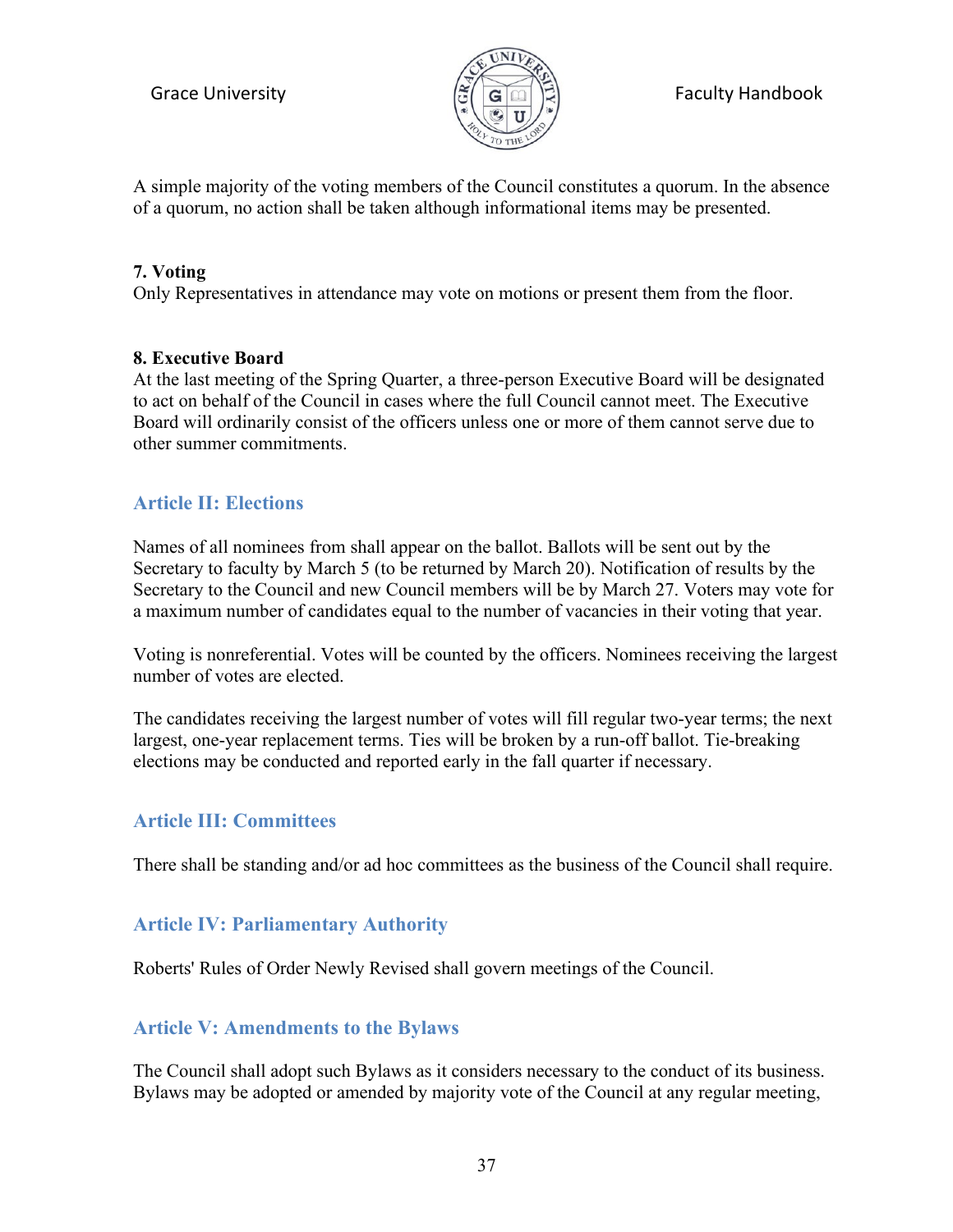

provided that the proposed Bylaws or their amendments have been submitted in writing to the Council at a prior meeting.

### <span id="page-37-0"></span>**Article VII: Officers**

Chair

- 1. The Faculty Council Chair shall:
	- a. preside over all meetings of the faculty, the Faculty Council, and the Executive Committee;
	- b. report Faculty Council actions to the faculty at regular and special meetings of the faculty;
	- c. prepare the agenda for Faculty Council meetings in consultation with other members of the Faculty Council;
	- d. serve in an advisory role as past-Chair at the discretion of the Chair.

### Vice Chair

- 1. The Faculty Council vice chair shall:
	- a. perform the duties of the chair when the Chair is unable to do so;
	- b. serve as parliamentarian of the Faculty Council.

### Secretary

- 1. The Secretary of Faculty Council (hereinafter the "Faculty Council Secretary") shall:
	- a. chair the Faculty Council's Elections Committee;
	- b. preside over the election of officers;
	- c. keep an accurate list of current voting members;
	- d. assume the duties of the Recording Secretary in the event that the Recording Secretary is unable to fulfill the duties.

Recording Secretary

- 1. There shall be a Recording Secretary (not necessarily a member of the Faculty Council) who is selected at the discretion of the Chair of the Faculty Council. The Recording Secretary shall:
	- a. keep, distribute, and preserve accurate minutes of meetings of the Faculty Council;
	- b. distribute agendas, proposed motions, resolutions, and actions of the Faculty Council;
	- c. keep an up-to-date record of the status of all resolutions and actions taken by the Faculty Council or the Executive Committee;
	- d. maintain the official files of the Faculty Council and the Executive Committee.

Concurrent Terms of Office